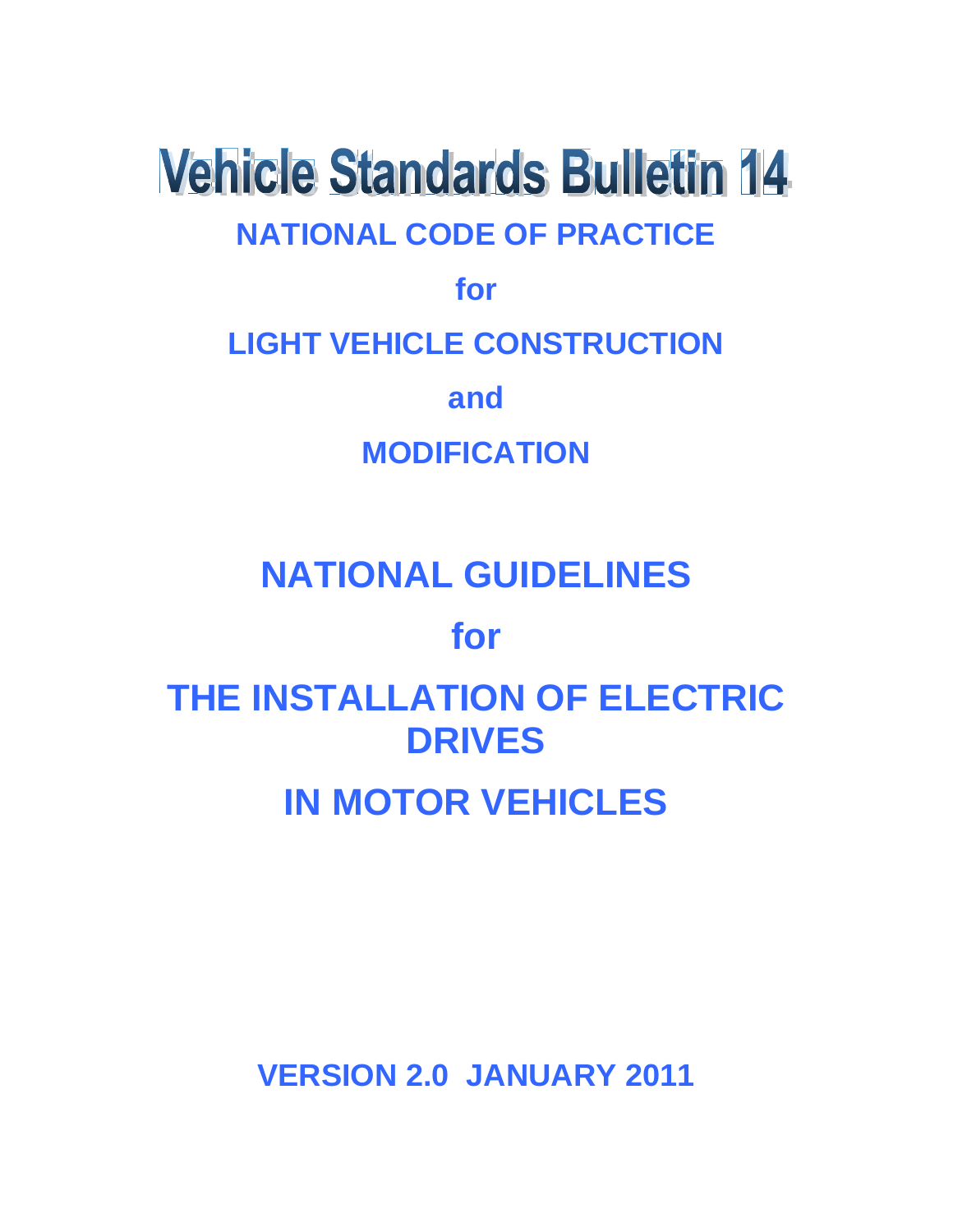#### **Vehicle Standards Bulletin 14**

#### *National Code of Practice for Light Vehicle Construction and Modification* **(VSB 14)**

#### *Important Information for Users*

Users of VSB 14 need to be aware that this document needs to be used in conjunction with the appropriate administrative requirements of the jurisdiction in which they wish to either register a vehicle or to obtain approval for a modification for an already registered vehicle. *Administrative requirements* include, amongst other things, processes for vehicle registration, obtaining exemptions, obtaining modification approvals, vehicle inspections, preparation and submission of reports and the payment of appropriate fees and charges.

If unsure of any of the requirements specified in VSB 14, or if more information is needed for any other issues concerning the administrative requirements, users should contact their relevant Registration Authority **prior** to commencing any work.

While VSB 14 provides advice on the construction of Individually Constructed Vehicles (ICVs) and the execution of modifications, it is not to be taken to be a design manual. Determination of component strength, performance, suitability and functionality must be either calculated or determined on a case by case basis by suitably qualified personnel experienced in each matter under consideration.

Users of VSB 14 also need to ensure that they refer to the most recent version of the relevant Section/s when working on a project. The version is identified by the version number and date on the face page of each Section. The version and date is also located in the footer of each page in each Section. On the website the version number is specified in the Section file name for easy identification.

If a project is taking a long time to complete, check the currency of the version you are using.

Users must be familiar with the provisions stated in the Preface and Introduction. These two Sections provide the necessary background information to assist users in understanding how VSB 14 is administered by Registration Authorities across Australia, on how it is structured, and the meaning of the types of modification codes specified in VSB 14. If not already done so, users should download them for study and reference.

Understanding these requirements is important to ensure that the correct processes are followed thereby reducing the likelihood of having work rejected by Registration Authorities.

Many of the Sections refer to other Sections within VSB 14 for further information or additional requirements. Users must read and apply all relevant Sections.

If in doubt about any issue concerning or contained in VSB 14, users should seek clarification from the appropriate State or Territory Registration Authority.

**Please do not contact Vehicle Safety Standards (VSS) of the Australian Government Department of Infrastructure and Transport in Canberra about VSB 14. VSS provides the website as a service only.**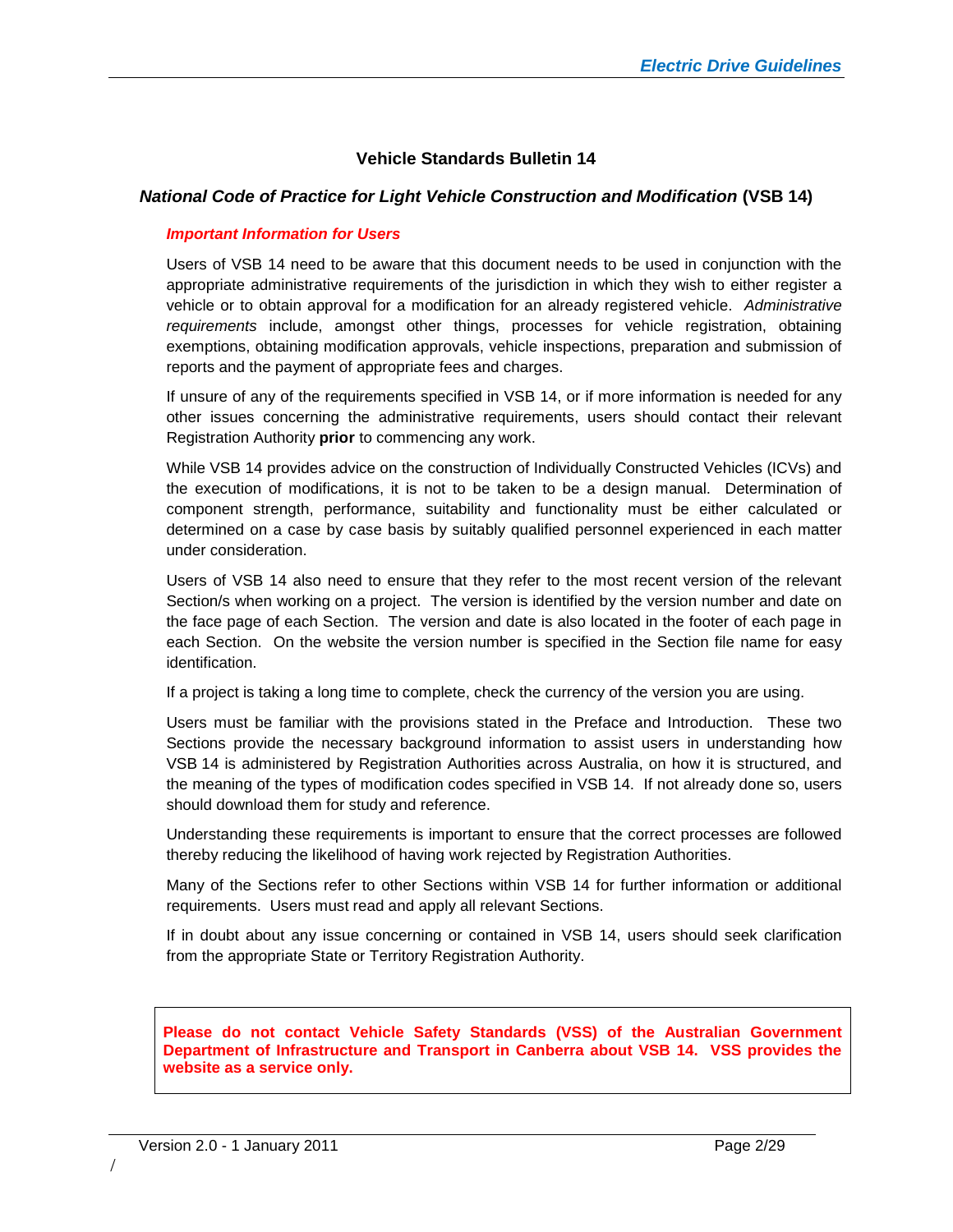### **CONTENTS**

| COMPLIANCE WITH REGULATIONS AND TECHNICAL AND SAFETY REQUIREMENTS<br>$\mathbf 1$ |    |
|----------------------------------------------------------------------------------|----|
|                                                                                  | 11 |
| 1.1<br>1.2                                                                       |    |
| 1.3                                                                              |    |
| 1.4                                                                              |    |
| $2^{\circ}$                                                                      |    |
| 2.1                                                                              |    |
| 2.2                                                                              |    |
| 2.3                                                                              |    |
| 2.4                                                                              |    |
| 2.5<br>2.6                                                                       |    |
| 2.7                                                                              |    |
| 2.8                                                                              |    |
| 2.9                                                                              |    |
| 2.10                                                                             |    |
| 2.11                                                                             |    |
| 2.12<br>2.12.1                                                                   |    |
| 2.13                                                                             |    |
| 2.14                                                                             |    |
| 2.15                                                                             |    |
| 3                                                                                |    |
| 3.1                                                                              |    |
| 3.2                                                                              |    |
| 3.3                                                                              |    |
| 3.4                                                                              |    |
| 4                                                                                |    |
| 4.1                                                                              |    |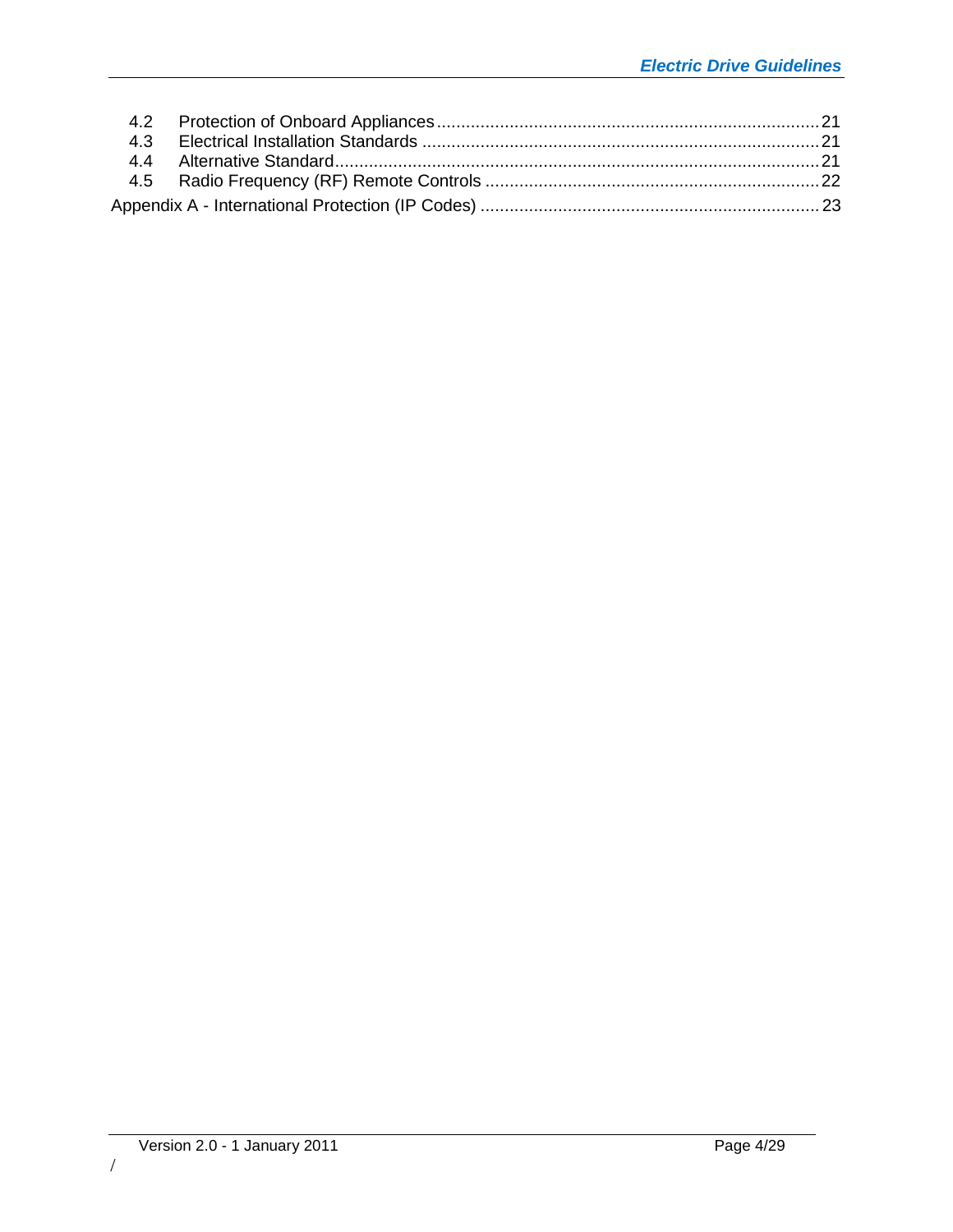## **National Code of Practice for the Construction and Modification of Light Vehicles**

### **Guidelines for the Installation of Electric Drives in Road Vehicles**

#### <span id="page-4-0"></span>**BACKGROUND**

These Guidelines were originally sourced from documents prepared by the Roads and Traffic Authority of NSW and Queensland Transport. The original documents were further developed by the Department for Transport, Energy and Infrastructure (DTEI (SA)) in consultation with electrical engineers. The current version is a significant re-write which involved the assistance of Queensland Department of Transport and Main Roads, the WA chapter of the Australian Electric Vehicle Association (AEVA) and other enthusiasts across Australia.

#### <span id="page-4-1"></span>**TERMS AND REFERENCES**

Within these Guidelines the following terms have the following meanings.

*May*: Indicates an option.

*Should:* Indicates a recommendation.

*Must*: Indicates mandatory.

Unless otherwise specified, *certification* in this document means *certification* to the requirements specified within VSB 14 and these Guidelines.

*Signatory* is a person who is accredited to, or registered with a Registration Authority for assessing and certifying modified vehicles for the purposes of registration.

(For the purposes of VSB 14 and these Guidelines, engineers and tradespersons involved in the approval process will be defined collectively under the generic term of *Signatory*. Wherever the term *Signatory* is used, it always means that the signatory referred to is one who has the necessary knowledge and technical expertise to assess and sign-off the matter under consideration).

All notes, diagrams, tables, headings and examples included in VSB 14 and in these Guidelines form part of VSB 14 and these Guidelines respectively.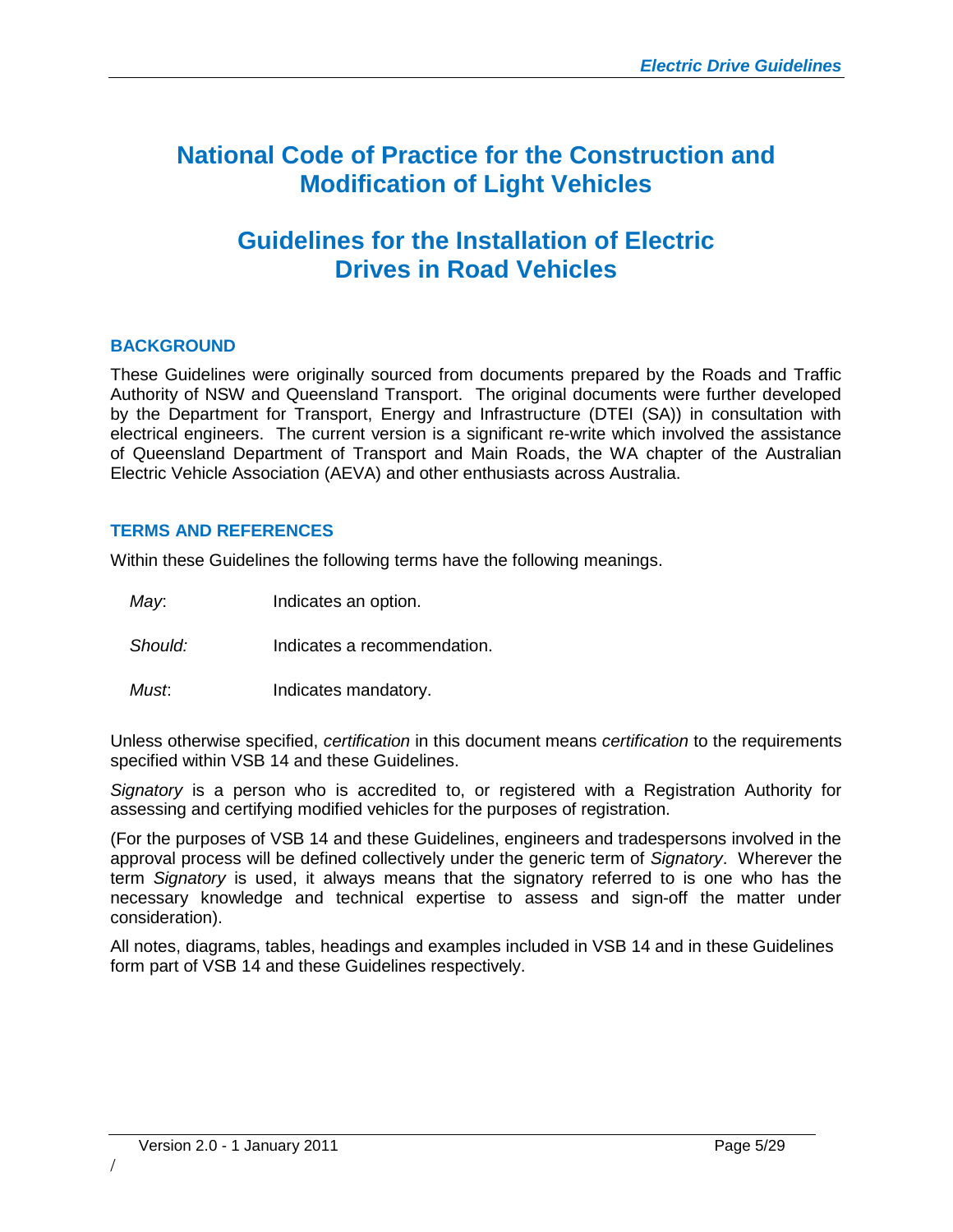#### <span id="page-5-0"></span>**SCOPE**

These Guidelines apply to the Installation of Electric Drives in road vehicles.

Work performed to these Guidelines qualifies for VSB 14 Code LV1.

They apply to vehicles manufactured specifically for electric drive by individuals (i.e. Individually Constructed Vehicles (ICVs)) and to existing production vehicles that are to be converted from petrol, diesel or gas.

They form an integral part of VSB 14 and deal specifically with the overall installation of electric drives including their essential equipment such as battery packs, controls and safety devices.

The Guidelines also cover other safety related items such as the protection from electrical shock of users, bystanders, other road users, emergency rescue personnel and repairers.

These guidelines do not apply to ADR category L-group vehicles and motor cycles.

#### <span id="page-5-1"></span>**INTENT AND PURPOSE**

These Guidelines are for the assistance of those who intend to install an electric drive in a passenger car or light commercial vehicle. Their ultimate aim is to ensure that each completed vehicle is safe for use on the road and that persons using or repairing the vehicle are unlikely to receive an electric shock.

#### <span id="page-5-2"></span>**RELATIONSHIP WITH THE LAWS OF AUSTRALIAN JURISDICTIONS**

Subject to Federal laws and the laws of the States and Territories of Australia, these guidelines define standards of practice for the design, manufacture and/or modification of vehicles intended to be powered by electrical means. Other standards may be acceptable subject to adequate technical justification.

Nothing in these Guidelines is to be regarded as in any way limiting the powers and duties of the Minister, Chief Executive Officer or Road Transport Authority of the jurisdiction in question, or any agent or employee of that Officer, under the appropriate legislation of that jurisdiction.

Where any ADR, any Rule of the AVSR or any Australian Standard is referred to in these Guidelines, the appropriate ADR, Rule or Australian Standard should be read in full to avoid misinterpretation.

Each jurisdiction may have a different title for its adopted version of the AVSR and there may also be differences in rule or clause numbers.

Vehicle owners, registered operators, modifiers or builders must seek advice from the appropriate jurisdiction if in doubt about any of the above issues.

#### <span id="page-5-3"></span>**ADMINISTRATION**

These Guidelines provide a set of uniform technical specifications for the installation of electric drives in motor vehicles that can be used across Australia. Jurisdictions have their own administrative procedures and requirements for the registration of new vehicles and for the approval of modifications. Owners and registered operators must familiarise themselves with the provisions of the jurisdiction in which they reside. Similarly, owners or registered operators of electrically powered vehicles who wish to transfer their vehicle license to another State or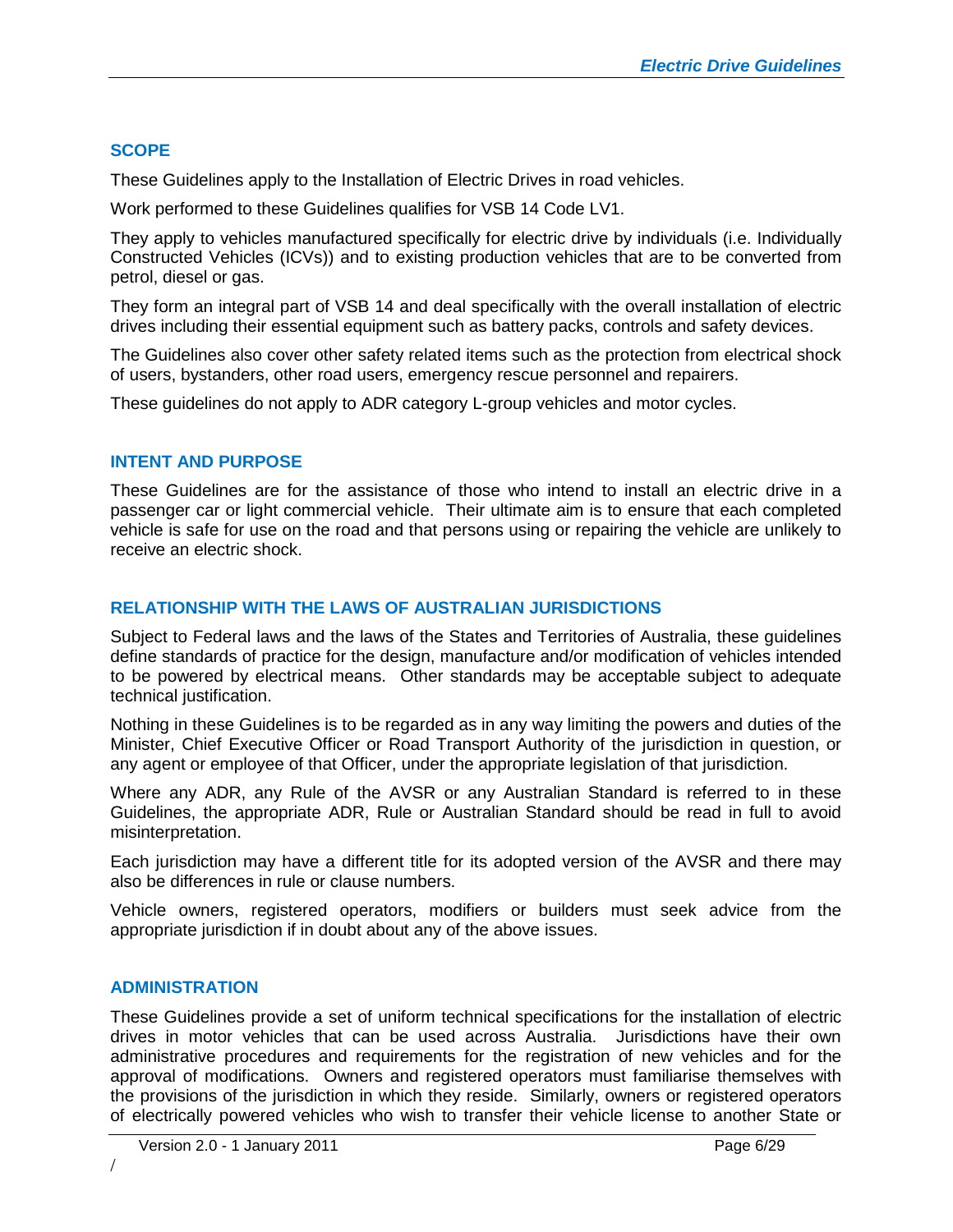Territory need to obtain relevant information from the jurisdiction in which the vehicle is to be garaged and registered.

#### <span id="page-6-0"></span>**FUTURE DEVELOPMENTS**

These guidelines need to be recognised as being *live* and hence will need to be revised from time to time to include future developments arising from regulatory changes, improvements in technology and the development of alternative designs.

The guidelines may also be revised to improve editorial content.

#### <span id="page-6-1"></span>**FUTURE REVISIONS**

Future revisions are the responsibility of the Australian Motor Vehicle Certification Board Working Party (the Working Party). Revisions, other than those of a legal or editorial nature, will be processed in consultation with relevant user groups.

The Working Party may consider applications from individuals concerning recommended revisions to the Guidelines. However, it is preferable that these are submitted after consideration by the appropriate user groups. In any event, the Working Party will consult widely before making a final decision on any proposed amendments to the Guidelines.

#### <span id="page-6-2"></span>**DATE AT WHICH THE DOCUMENT TAKES EFFECT**

This document takes effect at the date of issue.

#### <span id="page-6-3"></span>**DOCUMENT FORMAT**

This document is also available in electronic format and is available for download from the Department of Infrastructure and Transport (DIT) website.

#### [www.infrastructure.gov.au](http://www.infrastructure.gov.au/)

Sections of VSB 14 may also be downloaded from the same website. While VSB 14 may be downloaded in sections for the convenience of persons who may have a specific issue to address, any referenced Sections of VSB 14 that are applicable to the work being undertaken under these Guidelines must be read and applied also.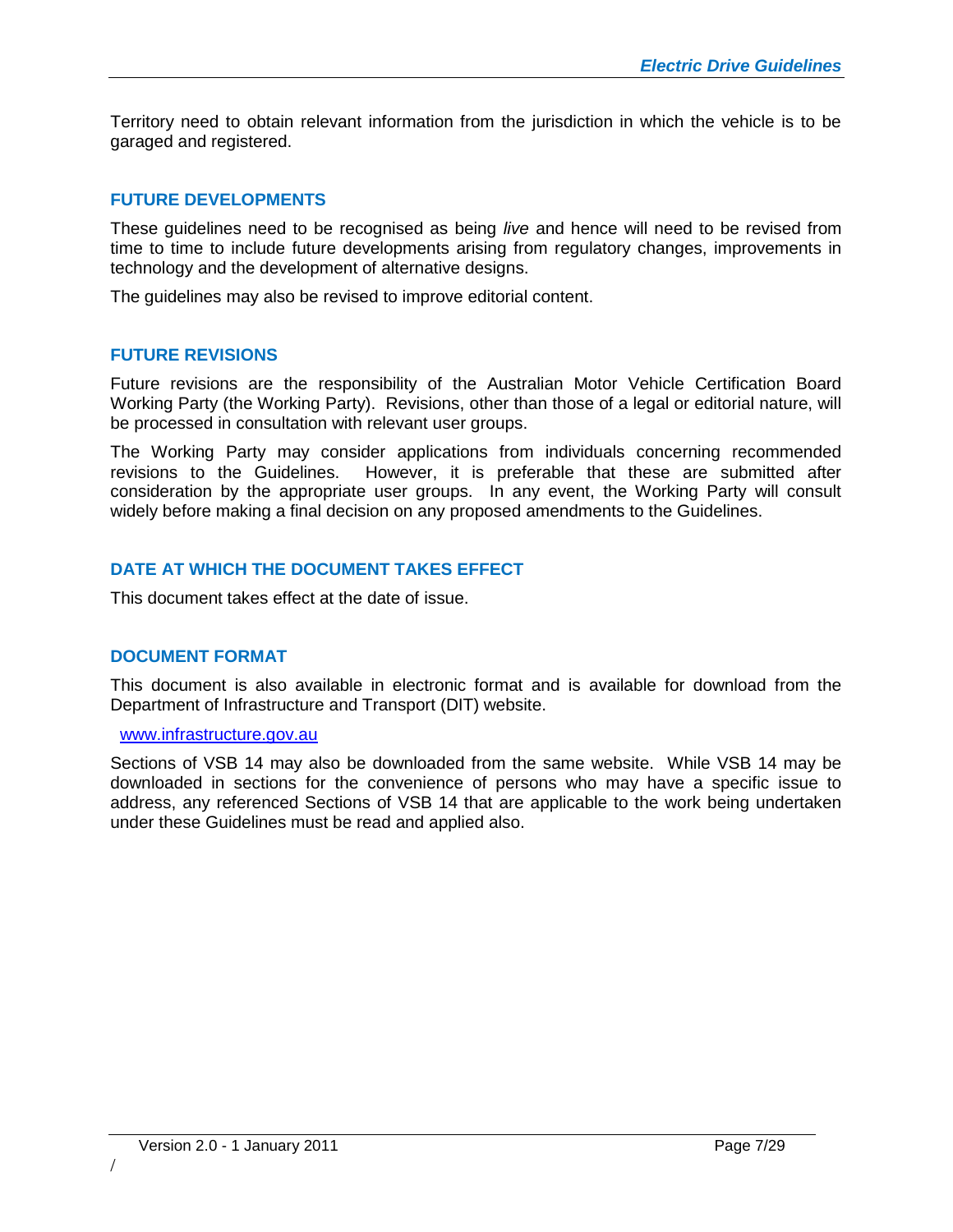#### <span id="page-7-0"></span>**REVISION HISTORY**

| <b>Revision</b>        | <b>Comments</b>                                                                                                                                                                                                                                                  |
|------------------------|------------------------------------------------------------------------------------------------------------------------------------------------------------------------------------------------------------------------------------------------------------------|
| <b>First Published</b> | This document was approved in principle at the Australian Motor<br>Vehicle Certification Board Working Party meeting held on<br>28 November 2005 and finally accepted, subject to a number of<br>minor corrections, at a teleconference held on 17 January 2006. |
| Version 2              | This document was approved by the Australian Motor Vehicle<br>Certification Board Working Party for<br>publication<br>on<br>1 January 2011.                                                                                                                      |

#### <span id="page-7-1"></span>**NOTICE TO USERS OF VSB 14**

Vehicle owners, registered operators, builders and modifiers of vehicles need to be aware that compliance with these Guidelines does not guarantee that a vehicle will be acceptable for registration in the case of an ICV, or for continued registration in the case of a modified registered production vehicle. If, for example, an ICV does not handle or brake satisfactorily or has any other feature that renders the vehicle unsafe or not roadworthy, it will not be accepted for registration.

Vehicle owners, registered operators, builders and modifiers of vehicles need to keep abreast of changes to legislation and vehicle registration policy in their jurisdiction, particularly in cases where a project is expected to take some years to complete. Changes to legislation before a vehicle is completed may mean that certain vehicles cannot be registered without appropriate modifications. Similarly, regulations pertaining to vehicle modifications, vehicle standards or registration policy may change causing certain vehicle modifications to become unacceptable in the future.

/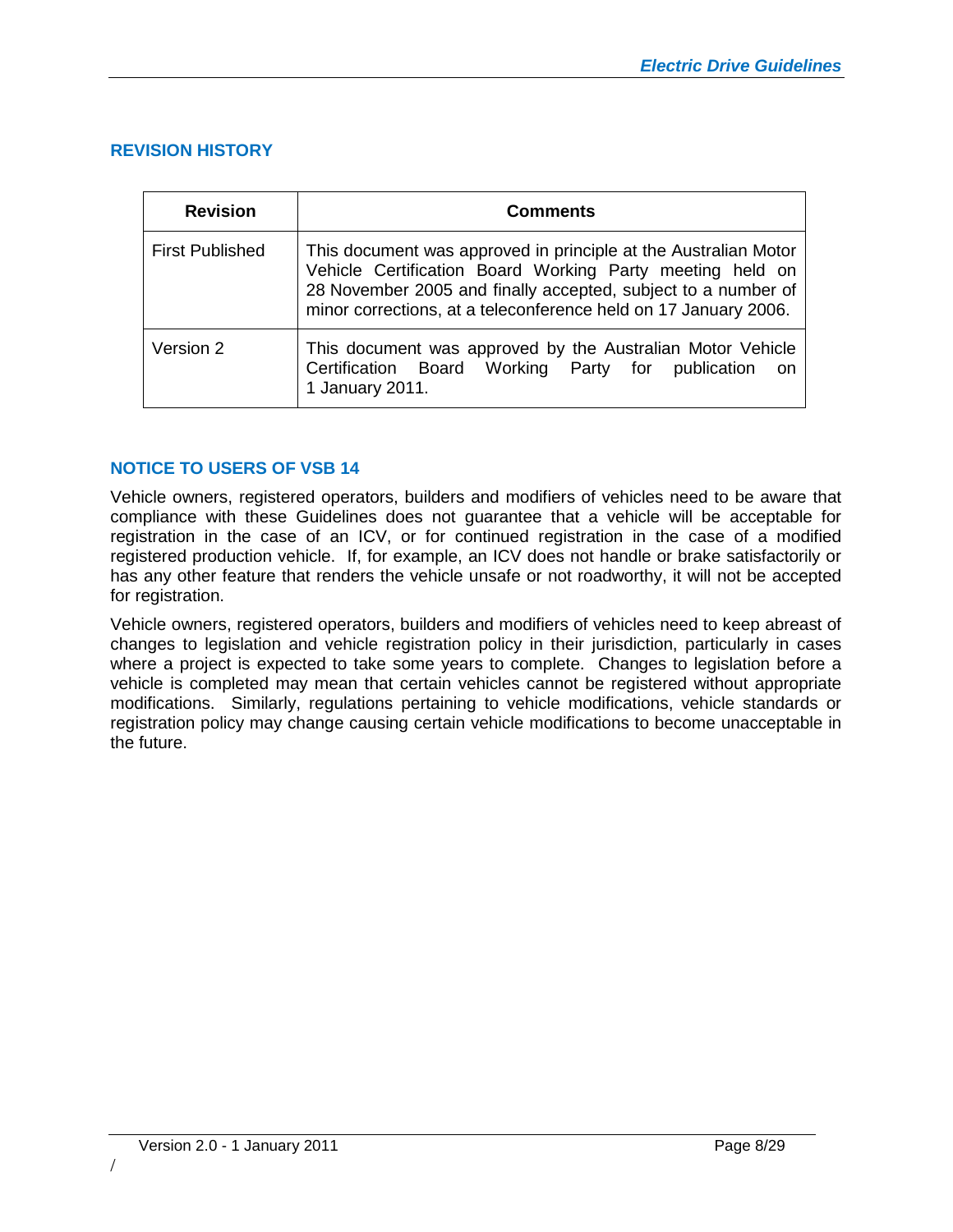#### <span id="page-8-0"></span>**ACKNOWLEDGMENTS – VERSION 2**

Further to the acknowledgements referenced in sub-section *Acknowledgments – Version 1*, the Australian Motor Vehicle Certification Board Working Party (AMVCB WP) wishes to thank all of the enthusiasts and organisations that contributed to the development of the second version of these Guidelines.

The AMVCB WP wishes to also acknowledge the key role played by members of the AEVA and the project team that managed this project. Members of the project team included Mr Rex Middleton (DOT WA), Mr Rob Mason (AEVA National Safety Officer, who acted as the national co-ordinator for the AEVA for this project) and John Dombrose (JD PERTH) who was also the consultant for the project.

Members of the AMVCB WP during the final review process included:

| <b>B</b> Hendry   | VicRoads (Vic) |
|-------------------|----------------|
| D Leavy           | RTA (NSW)      |
| P Hunter          | TAMS (ACT)     |
| R Smith           | DTEI (SA)      |
| A Everingham      | DTMR (QId)     |
| M Ross            | DTMR (QId)     |
| <b>B</b> Muirhead | DPI (NT)       |
| T Beard           | DIER (Tas)     |
| J Marcolina       | DOT (WA)       |
| R Middleton       | DOT (WA)       |

Others assisting in the process included Dr G Scott (representing VicRoads), R Scholar (DIT), and B Craig (RTA NSW).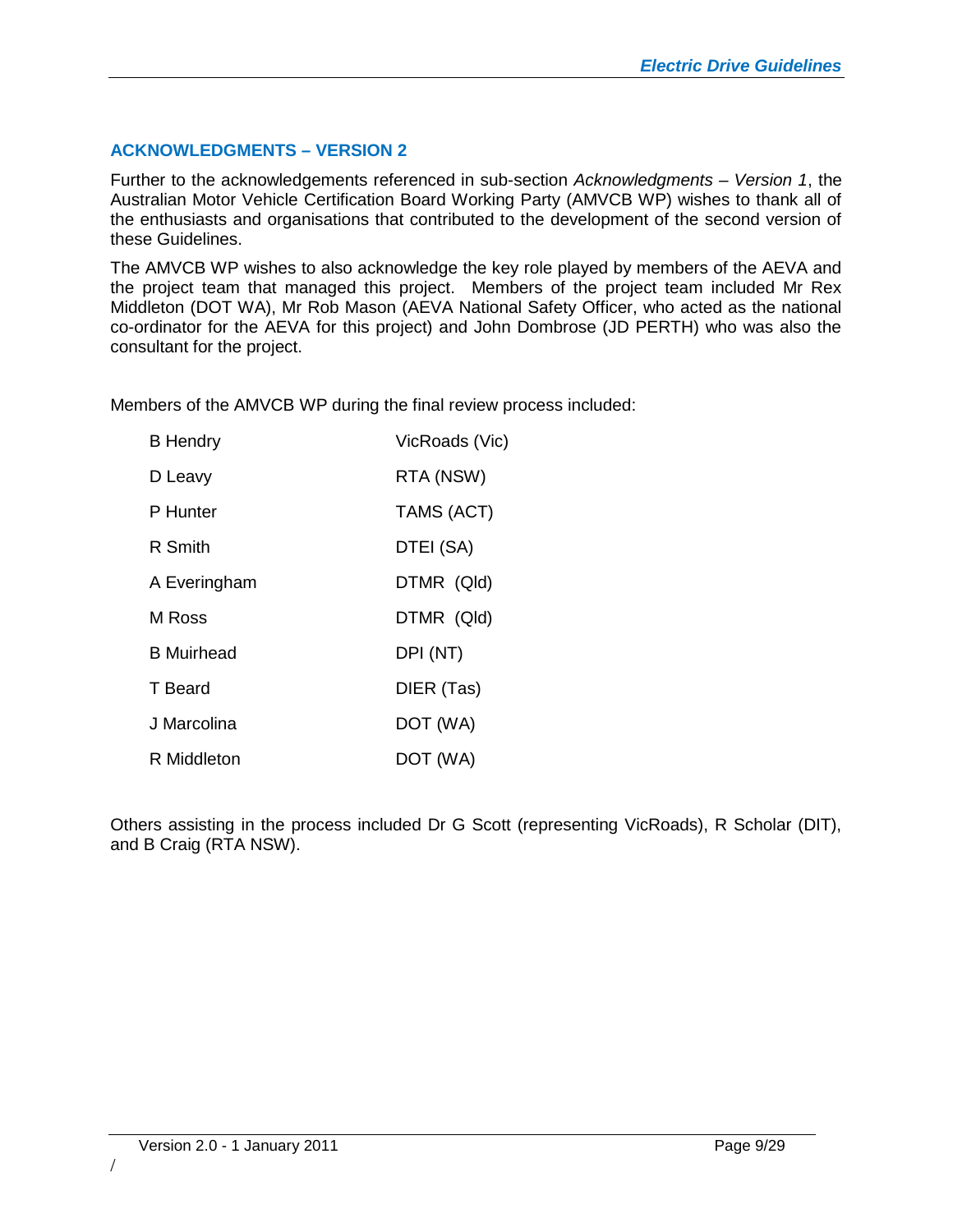#### <span id="page-9-0"></span>**ACKNOWLEDGMENTS – VERSION 1 (Published February 2006)**

This document has been adopted by the Australian Motor Vehicle Certification Board Working Party (AMVCB WP) as the nationally accepted Guidelines for the installation of electric drives in Australia. These Guidelines form an integral part of the *National Code of Practice for Light Vehicle Construction and Modification*. The national code of practice is a major project currently being undertaken by the AMVCB WP.

The AMVCB WP wishes to acknowledge the key role played by Mr Rickman Smith (Department for Transport, Energy and Infrastructure (SA)) in developing these Guidelines in consultation with electrical engineers.

The project was managed by Mr John Dombrose on behalf of the AMVCB WP as an integral part of the *National Code of Practice for Light Vehicle Construction and Modification*.

Members of the AMVCB WP at the time of Publication include:

- Barry Hendry National Transport Commission
- Dr Gray Scott VicRoads
- Harry Vertsonis RTA (NSW)
- Rod Paule DUS (ACT)
- Roland Earl DTEI (SA)
- Robert Gibson Transport QLD
- Simon Saunders DPI (NT)
- Tony Beard DIER (Tas)
- John Dombrose DPI (WA)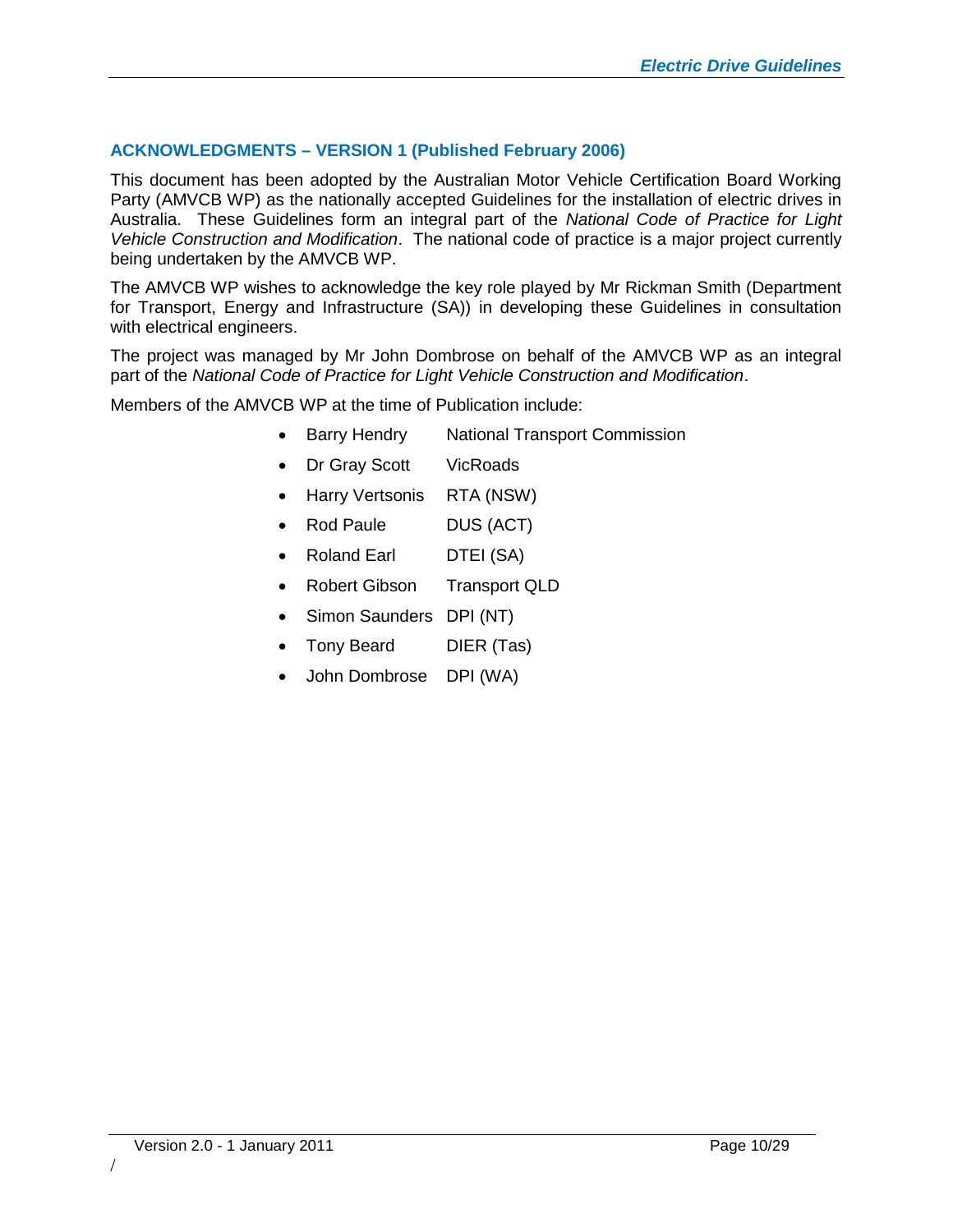#### <span id="page-10-0"></span>**1 COMPLIANCE WITH REGULATIONS AND TECHNICAL AND SAFETY REQUIREMENTS**

#### <span id="page-10-1"></span>*1.1 Compliance with Regulations*

ICVs must comply with the intent of the ADRs applicable to the ADR category and date of manufacture of each ICV.

Modified vehicles must continue to comply with the applicable ADRs according to each vehicle's ADR category and date of manufacture and also to the applicable AVSR.

#### <span id="page-10-2"></span>*1.2 Individually Constructed Vehicles*

All ICVs must be built to comply with applicable codes specified in the VSB 14, Section LO to ensure compliance with the intent of the applicable ADRs according to the ICV's ADR category and date of manufacture.

As these Guidelines specifically cover electric drive issues only, builders or modifiers must refer to VSB 14 for more detailed information about vehicle modifications and ICV construction.

Section LO *Vehicle Standards Compliance* of VSB 14 outlines the minimum requirements for the assessment and certification of compliance with the ADRs for ICVs, Section LO also provides additional information about the ADRs, their applicability dates and *reasons for rejection*.

VSB 14 also has other sections under which modifications or vehicle construction can be shown to be in conformity with the ADRs.

A summary of the Section LO codes and checklists are listed below in Table 1.

| Code<br><b>Designation</b> | <b>Subject</b>                                    |
|----------------------------|---------------------------------------------------|
| LO <sub>1</sub>            | Australian Design Rule Compliance                 |
|                            | <b>Checklist LO1-1 ADR Compliance Summary</b>     |
|                            | Checklist LO1-2 - Second Edition                  |
|                            | Checklist LO1-3 - Third Edition MA, MB and MC     |
|                            | Checklist LO1-4 - Third Edition MD, NA and NB.    |
| LO <sub>2</sub>            | <b>ICV Passenger Cars and Derivatives</b>         |
| LO <sub>3</sub>            | <b>Personally Imported Vehicle Compliance</b>     |
| LO <sub>3</sub>            | Personally Imported Vehicle Compliance Checklist  |
| LO <sub>4</sub>            | <b>ICV Tricycle LEM1</b>                          |
| LO <sub>4</sub>            | ICV Tricycle LEM1 Checklist (Refer to Guidelines) |

#### **Table 1 Codes that may be Certified in Section LO**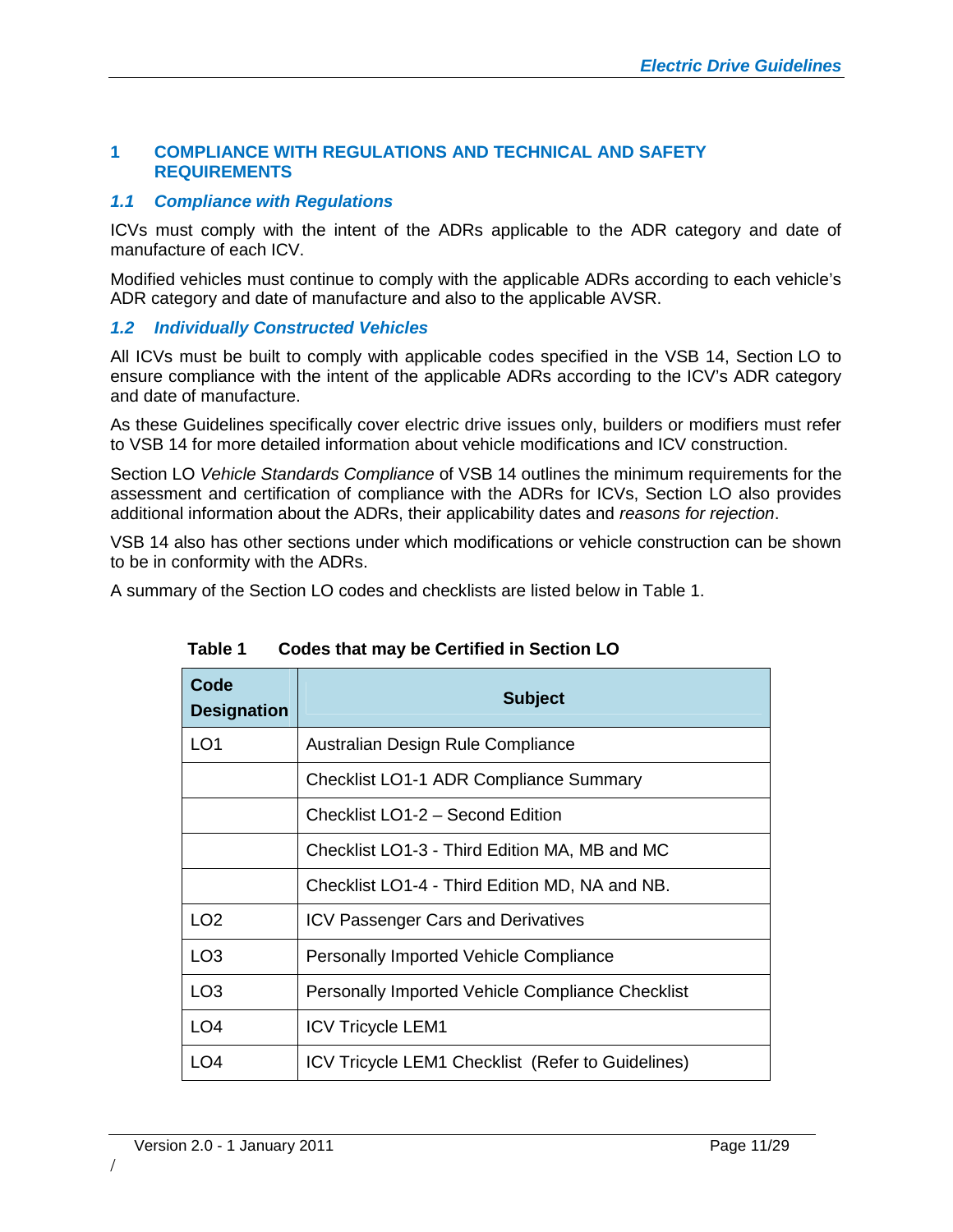| LO <sub>5</sub> | <b>ICV Tricycle LEP1</b>                          |
|-----------------|---------------------------------------------------|
| LO <sub>5</sub> | ICV Tricycle LEP1 Checklist (Refer to Guidelines) |
| LO <sub>6</sub> | <b>Street Rods</b>                                |
| LO <sub>6</sub> | Street Rods Checklist (Refer to Guidelines)       |

#### <span id="page-11-0"></span>*1.3 Modified Vehicles*

Vehicles modified to operate on electric power must comply with the AVSR. (Each jurisdiction has an equivalent set of vehicle standards).

The AVSR require vehicles to continue to comply with ADRs that were applicable to the vehicle in question according to its date of manufacture and ADR category.

The AVSR also has some additional in-service requirements such as limitations on window tinting, tyre wear, tyre selection, etc.. In order to ensure that modifications comply with the relevant provisions, please refer to the appropriate section/s of VSB 14.

It is important that all components be appropriately chosen so as to maintain a high degree of reliability and performance which will reduce the risk of breakdowns and hence the risk of impeding or interfering with the normal flow of traffic.

#### <span id="page-11-1"></span>*1.4 Australian Design Rules*

As stated in clause 1.1, modified vehicles must meet the same design and safety requirements that applied to the original vehicle when it was manufactured. Where any system governed by an ADR is altered, it is necessary to show that the original requirements of the rule, or a later version, are still met.

Outlined below are requirements and/or components of the vehicle that may be affected by the modifications and that may require re-certification, testing and/or data to show continuing compliance for the modified vehicle. This is not an exhaustive list and other modifications may also affect ADR compliance.

- *Seat Anchorages* **(ADR 3x, 3/...)**, seatbelt anchorages **(ADR 5x, 5/...)** and child restraint anchorages **(ADR 34x, 34/...)** – any structural alteration made in the vicinity of the seat or seatbelt mountings, or the child restraint anchorages, may reduce their strength;
- *Occupant Protection* **(ADRs 10x, 10/..., 21, 21/…, 29, 29/…, 69/..., 72/… and 73/...)** structural alterations, particularly at the front of the vehicle, the removal of the original engine or large increases in vehicle mass made by the addition of the traction batteries and motors, may affect the energy absorption characteristics of the vehicle structure, instrument panel or steering column;
- *Demisting of Windscreens* **(ADR 16, 42/...)** the removal of the engine will necessitate the provision of an alternative source of heat for demisting air (or, perhaps, alternative demisting arrangements). A performance comparable to the original demisting system must be maintained;
- *Motor Vehicle Noise* **(ADRs 28x, 28/... and 83/...)** in general, electric vehicles are quieter than those fitted with internal combustion engines. Alternative gearboxes, chain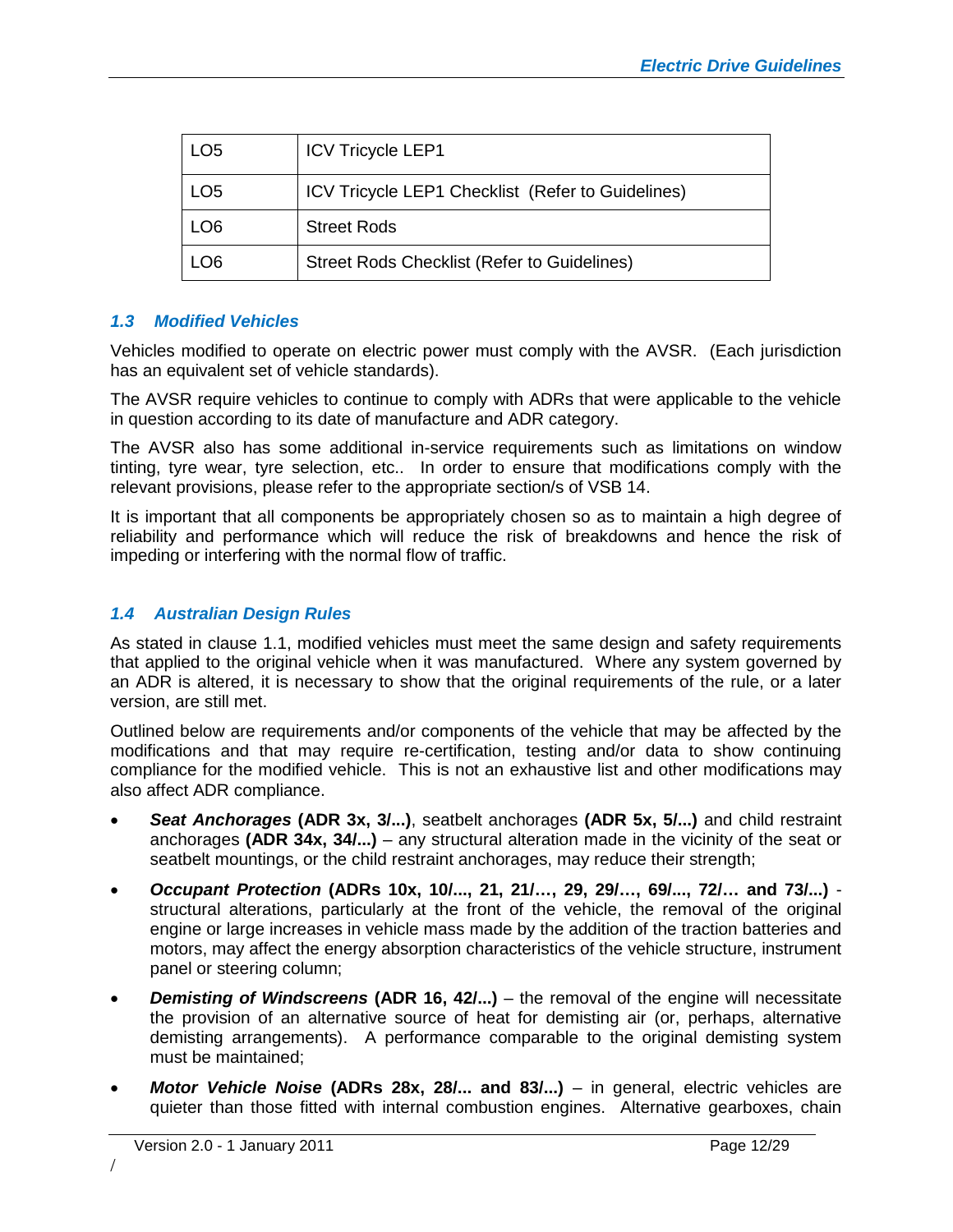drives and some electric control apparatus may increase noise levels and attention must be given to ensuring that this does not result in excessive external noise;

- *Emissions* **(ADRs 26, 27x, 30, 30/..., 37, 37/..., 79/... and 80/…)** the emissions requirements do not apply to purely electric vehicles; however, hybrid vehicles (e.g. battery powered vehicles with an internal combustion engine powering an onboard generator) will be expected to comply with the relevant emissions ADRs;
- *Braking Systems* **(ADRs 31, 31/..., 35x, and 35/...)** large increases in vehicle mass, alteration of the centre of gravity and/or removal of the normal vacuum or compressed air source will affect compliance with these rules and it is essential that braking performance be maintained within the limits set out by these rules. The addition of a secondary source of vacuum or compressed air will usually be required.

#### <span id="page-12-0"></span>**2 TECHNICAL AND SAFETY REQUIREMENTS - ELECTRICAL**

#### <span id="page-12-1"></span>*2.1 Electrical Definitions*

- *ELV***:** *Extra Low Voltage*. Any voltage that never exceeds 60V DC or 25V AC. (Typically powering electrical items such as lights, horn, fans, etc.).
- *HAZV***:** *Hazardous Voltage*. Any voltage that may be greater than 60V DC or 25V AC at any time. (Typically the voltage of the main traction battery pack or the motor drive circuits).

#### <span id="page-12-2"></span>*2.2 Battery Type*

There is a significant difference in safety requirements for different types of batteries. For the purposes of this document, batteries are divided into two principal types:

- **Class A:** The batteries do not contain *(spillable)* liquid and do not discharge gases into the atmosphere during normal operation.
- **Class B:** The batteries contain *(spillable)* liquid and/or discharge gas during normal operation.

As a broad classification, lead-acid flooded batteries are Class B, while Nickel Metal Hydride (NiMH) and Lithium batteries are Class A.

#### <span id="page-12-3"></span>*2.3 Battery Restraint*

The batteries that power the vehicle must be fixed in position so that they will not easily break free in a crash and thus create a hazard to the driver, passengers or other road users. The battery restraint system must adequately withstand at least the following crash accelerations:

| Front impact               | 20 g (i.e. 20 times the battery weight); |
|----------------------------|------------------------------------------|
| Side impact                | 15 a:                                    |
| Rear impact                | 10 $q$ ; and                             |
| Vertical (rollover) impact | 10 a.                                    |

An impact sensing (*G force*) switch should be fitted to the vehicle so that the traction circuit is opened in the event of an impact.

Battery restraints must be designed so that during fitting and maintenance operations, either the restraints or any tools required cannot easily provide a short circuit path for the battery terminals or other exposed wiring and connections. Similarly, it is recommended that insulated tools are used for fitting or maintenance operations.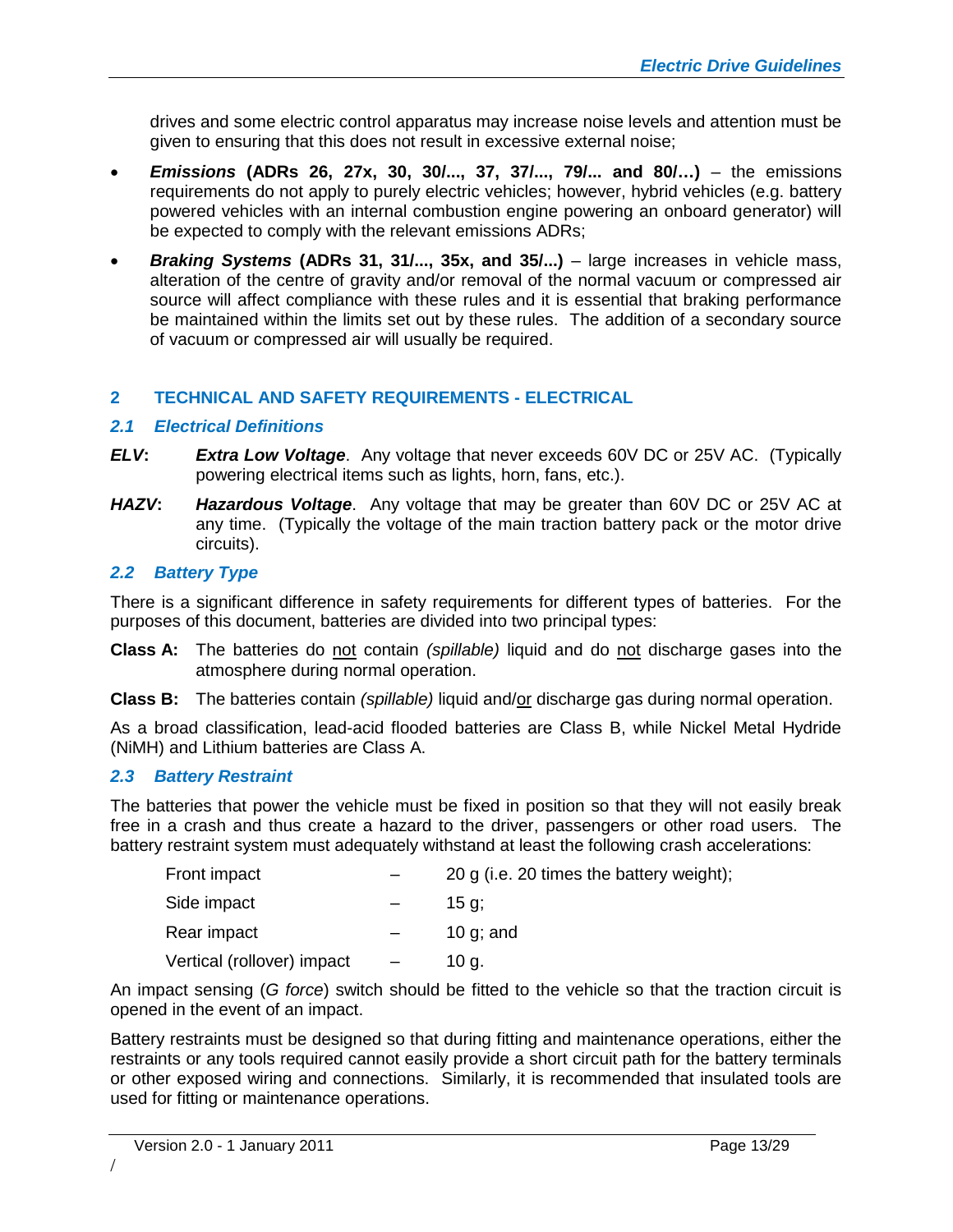#### <span id="page-13-0"></span>*2.4 Containment of Batteries*

All batteries that must be vented (i.e. Class B batteries) must be fully sealed from the passenger compartment, so that the transmission of gases or flames is prevented. The sealed compartment should be made from corrosion resistant materials, or if this not practical, lined with corrosive resistant materials. Fully sealed (i.e. Class A batteries) need not comply with this section.

Any battery system which is sealed and externally vented, or contains a water replenishing device that connects a number of batteries, must be designed so that propagation of flame between battery cases cannot occur.

All batteries must be enclosed to provide water resistance and exclusion of foreign objects, to a rating of at least IP2X (refer Appendix A - *International Protection (IP Codes*)).

As an additional precaution, a roll-over detection switch should also be considered, especially for vehicles powered by Class B batteries that contain spillable liquid.

#### <span id="page-13-1"></span>*2.5 Venting of Battery Compartments (Class B Only)*

The design of the batteries, or battery compartments, must provide for venting directly to atmosphere of all gases given off by normal battery operation. This is of utmost importance for lead-acid batteries because hydrogen can be given off in quantities sufficient to cause an explosion during recharging. Inlets and outlets for venting must be well separated to prevent exhausting gases from re-entering the compartment. Venting must not exit underneath the vehicle because accumulation of potentially explosive gasses may occur.

Depending on battery type and the size of the vents, a forced ventilation system may be required.

#### <span id="page-13-2"></span>*2.6 Labelling of Battery Compartments*

Some batteries contain chemicals, particularly acids, which may cause a hazard in the event of a crash. Each battery compartment should be labelled with the appropriate hazard symbols for the battery chemistry in use.

#### <span id="page-13-3"></span>*2.7 Marking of Hazardous Voltage Components*

Electric vehicles usually employ higher voltages than normal internal combustion vehicles and consideration needs to be shown to the safety of the end-user of the vehicle, service personnel, and emergency responders in the event of an accident.

Consequently, all components in the vehicle containing a connection to a HAZV battery pack, or which contain HAZV relative to the chassis, must be clearly labelled.

All wiring in the vehicle connected to a HAZV battery pack (either positive or negative), or containing HAZV relative to the chassis of the vehicle, must be coloured orange even when installed within orange conduit. A short length of red or black heat-shrink may be used at the ends of the cables to indicate polarity as necessary. For all new wiring, orange coloured wiring must only be used for HAZV circuits. (Original wiring harnesses fitted by the vehicle manufacturer that contain orange wiring do not need to be modified to remove the orange wiring).

Red and black wiring colours must be reserved for ELV circuits.

#### <span id="page-13-4"></span>*2.8 Protection Against Electric Shock*

Direct contact with HAZV parts of the vehicle must be prevented either by insulation or by the use of a reliably secured cover that can only be removed with the use of a tool.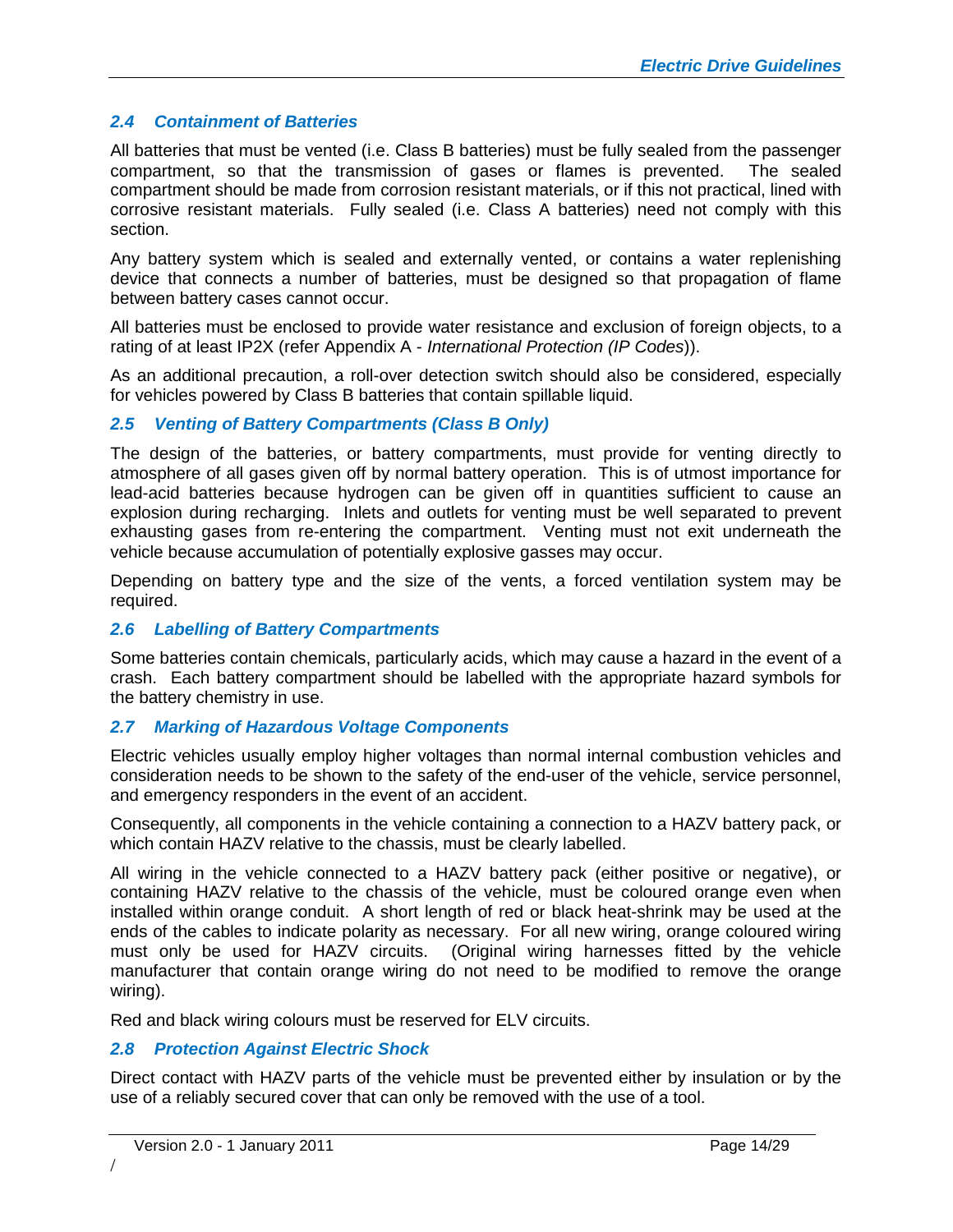In passenger and load compartments of the vehicle, the covers must protect any exposed HAZV components to a protection rating of at least IP4X.

Covers in other areas of the vehicle (including under the bonnet) must protect any exposed HAZV components to a protection rating of at least IP2X.



**Figure 1 Warning Labels**

Covers protecting HAZV parts must have either one of the two warning labels shown in Figure 1 affixed in a conspicuous location. The label should be at least 40 mm in height unless there is not enough space for a label of this size. Where space is restricted, the largest possible warning label having the same message and characters must be used. (These warning labels are readily available and comply with AS 1319-1994 *Safety signs for the occupational environment*).

All HAZV wiring should be located outside the passenger compartment or load space in order to minimise the possibility of contact by the operator or passengers. In places where the placement of electrical wiring in the passenger compartment or load space is unavoidable, the wiring must be contained within a protective housing such as flexible or rigid orange conduit.

#### <span id="page-14-0"></span>*2.9 Hazardous Voltage Isolation*

Any HAZV traction battery system must be isolated from the chassis of the vehicle, and also from any auxiliary ELV components and wiring. Isolation must be designed such that there is a leakage current of less than *20 mA* between any part of the HAZV system and either the chassis or ELV components in the vehicle, measured when the vehicle is at rest.

This requirement means that both the HAZV battery pack positive, and the HAZV battery pack negative, are to be floating relative to the chassis during normal operation, and both are to be treated as HAZV components.

A ground fault detection circuit or device may be used to identify that either the battery pack positive or battery pack negative have come into contact with the chassis or ELV part of the vehicle, and flag this as a fault to the driver or service technician.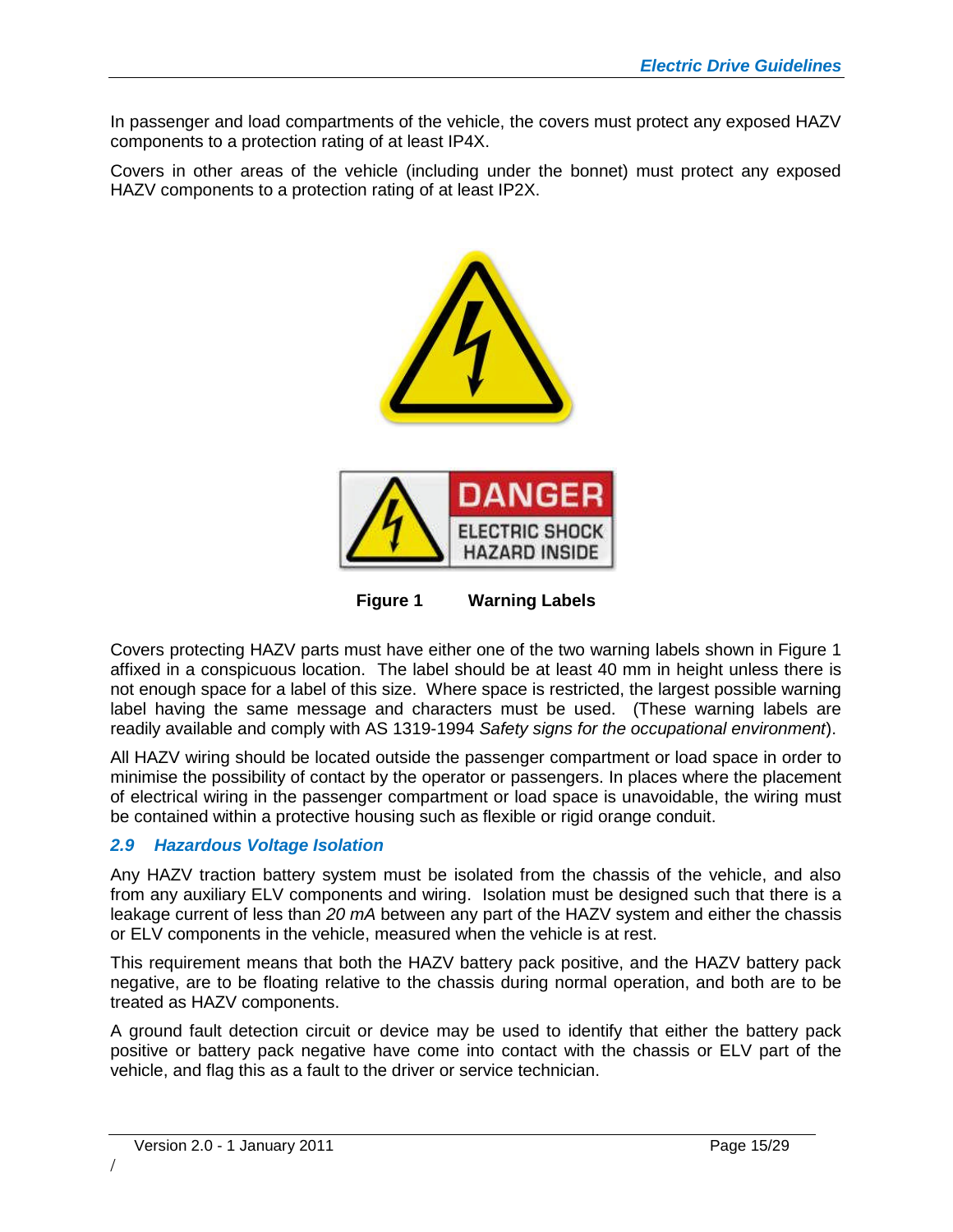Isolation should be checked manually before commencing any work or repairs on the HAZV circuits and any handbook or information prepared to assist the owner should make reference to this precaution.

#### <span id="page-15-0"></span>*2.10 Hazardous Voltage Disconnect*

The power on procedure must be applied via a key switch.

It must not be possible to remove this key in any position that energises the drive train or makes active driving possible.

Disconnection of the traction pack from the rest of the traction circuit must be by a contactor operated by the ignition switch.

An inertia switch should be employed to disconnect the traction pack from the rest of the traction circuit in the event of a collision.

Additional switches may be installed to interrupt the supply to assist the user or repairer of the vehicle. For example, a toggle switch may be installed to enable the driver to shut down the battery supply without resorting to turning off the ignition key, as switching off the ignition will also disable devices such as brake boosters and also potentially lock the steering.

The circuit depicted in Figure 2 below depicts one example of how the circuit could be designed.



**Figure 2 Typical Circuit Showing Ignition Switch, Battery Pack Contactors and Optional HV Disable Switch**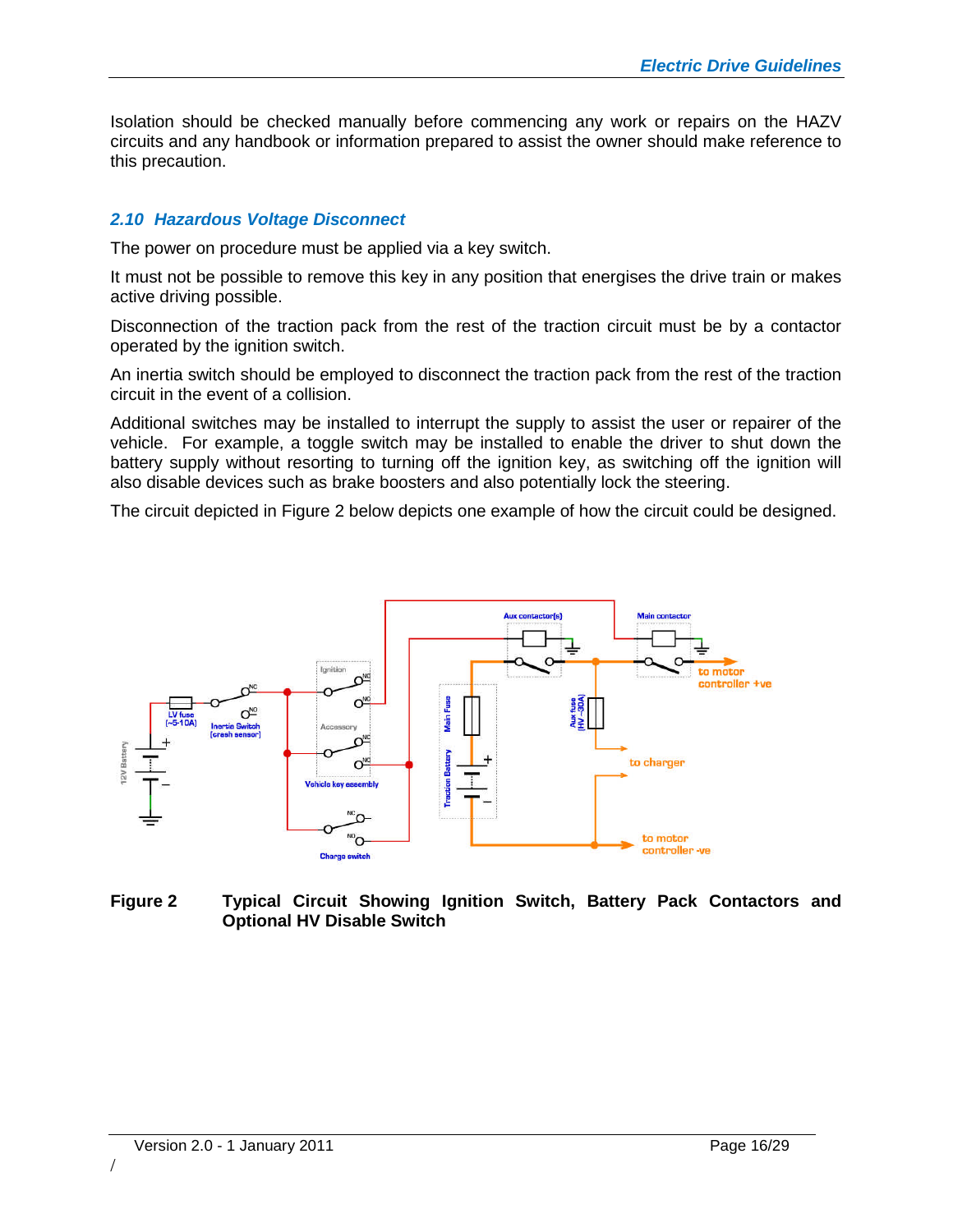#### <span id="page-16-0"></span>*2.11 Hazardous Voltage Protection*

A battery pack over-current protection device (e.g. fuse or overload relay) must be installed in the traction supply circuit. It should be located with the minimum practical length of cable between the battery terminals and the device, to minimize the chance of a fault occurring in the unprotected section of cable.

Due to the presence of explosive gases, the fuse or other device for a Class B battery pack must be located outside of the battery enclosure unless *EX* (explosion proof) rated. The fuse or other device for a Class A battery pack should be located inside the battery enclosure to help minimise the exposed length of cable.

The over-current protection device must be rated by its manufacturer for use with direct current and at the maximum possible battery voltage. The over-current protection device must have an interrupting rating or breaking capacity which exceeds the maximum possible fault current which may flow – usually the short circuit current of the battery, but possibly the maximum fault current of the traction circuit. If the over-current protection device is a fuse, it should be a high rupture capacity (HRC) type fuse.

#### <span id="page-16-1"></span>*2.12 Power Supply Priority*

If safety equipment such as lights, brakes and windscreen wipers use the same power source as the traction motor, these services must be supplied in preference to the traction circuit. The design of any ancillary equipment supply should be such that satisfactory operation of all equipment, particularly brakes and headlights, is available throughout the discharge cycle of the traction batteries.

#### <span id="page-16-2"></span>*2.12.1 Auxiliary ELV*

An independent auxiliary ELV (nominally 12V) must be used to guarantee the supply of power to safety equipment such as lights, brake boosters and windscreen wipers in the event of a shutdown of the main battery system in the vehicle. (Typically this power supply is a 12V battery).

The auxiliary supply must be capable of operating the hazard lights (four-way flashers) at normal duty cycle, for a minimum period of 20 continuous minutes.

If the auxiliary supply is charged via a DC/DC converter from the main traction battery pack, then it must be supplied in preference to the traction circuit, i.e. the motor should stop working before the headlights. The auxiliary equipment supply must be designed so that the satisfactory operation of all equipment, particularly brakes and headlights, is possible throughout the discharge cycle of the traction batteries.

#### <span id="page-16-3"></span>*2.13 Vehicle Directional Control*

Vehicles not fitted with a conventional gearbox and using a voltage reversal switch to select reverse drive must be designed so that they cannot be accidentally placed in reverse. This action requires either:

- a) A combination of two different actuations, e.g. a toggle switch with a cover, or a separate reverse enabling switch; or
- b) A momentary contact switch which allows reverse gear to be engaged only when the vehicle is moving with a forward speed of less than 5 km/h. Above this speed all actions on this switch must be ineffective.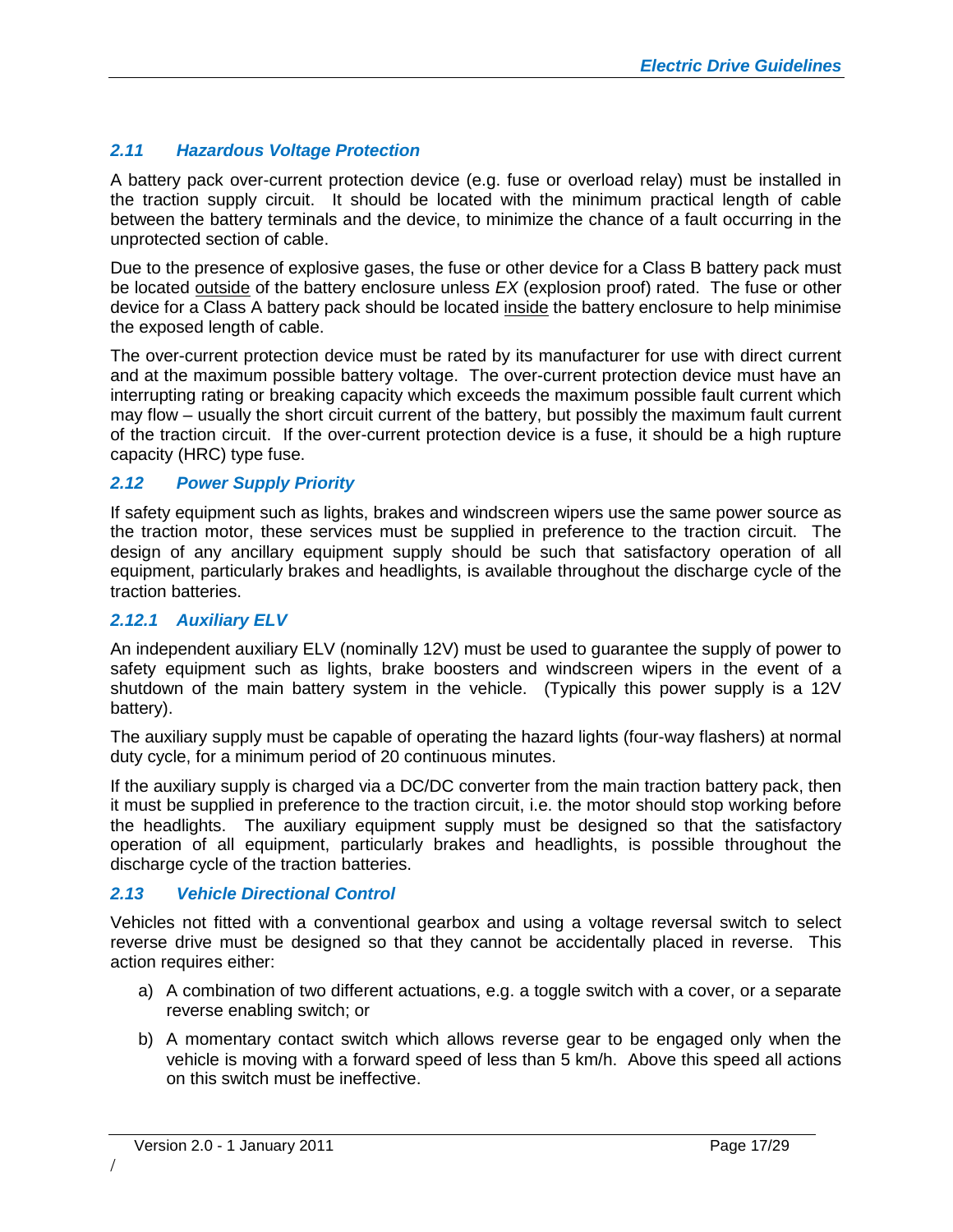The state of the drive direction (e.g. forward/neutral/reverse) must be readily identifiable to the driver. This can be achieved by a number of means including labels on or near the direction control device, lamps on the dash etc..

The vehicle must not be capable of being driven in either direction if the ignition key switch is not in the *On* position. The drive motor controller or other device software may be utilised to achieve this requirement.

It must not be possible to remove the ignition key from any switch position that energises the drive train or makes active driving possible.

The vehicle must not be capable of being driven in either direction if the vehicle is connected to an energy supply network or an off-board charger.

#### <span id="page-17-0"></span>*2.14 Battery Management*

For series strings of batteries, some form of charge or balance management should be implemented. The necessity of this requirement will be dependent on the battery chemistry and technology used in the vehicle.

This is especially critical with lithium chemistry batteries which must be maintained within strict upper and lower voltage limits and upper temperature limits. Some form of device to monitor these limits *on each individual cell or group of parallel cells* should be present.

If a monitoring device is fitted, the monitoring device must be capable, of either audibly or visually by means of a flashing lamp, warning the driver of an impending disconnect with sufficient time for the driver to safely park the vehicle before disconnection occurs.

#### <span id="page-17-1"></span>*2.15 Allowance for Australian Climatic Conditions*

To ensure satisfactory service over the range of climatic conditions found in Australia, electric vehicles should be designed for prolonged operation at ambient temperatures ranging from - 10°C to +50°C.

#### <span id="page-17-2"></span>**3 TECHNICAL AND SAFETY REQUIREMENTS - MECHANICAL**

#### <span id="page-17-3"></span>*3.1 Changes to Vehicle Mass and Load Carrying Capacity*

Following an electric vehicle conversion there is a strong likelihood that certain mechanical components of the vehicle will become overloaded because of the increase in mass caused by the addition of the traction batteries and motors. The load carrying capacity of tyres, suspension and axles of converted passenger cars and light commercial vehicles are the most likely components to be affected by the conversion. In these cases, the affected components must be changed or modified to safely carry the applied loads.

The strength and fatigue resistance of every component must also be checked to ensure it is adequate for its new function.

The final mass distribution of the vehicle must be checked as components can be overloaded without an increase in total mass.

In many cases the installation of upgraded tyres or springs will be sufficient. However in more complex cases, the assistance of a suitably qualified signatory or engineer will be required to ensure the vehicle can safely carry the applied loads.

In assessing the total mass and mass distribution allow at least 68 kg per passenger, plus 13.6 kg of luggage for each passenger, for a total minimum allowance of 81.6 kg per passenger.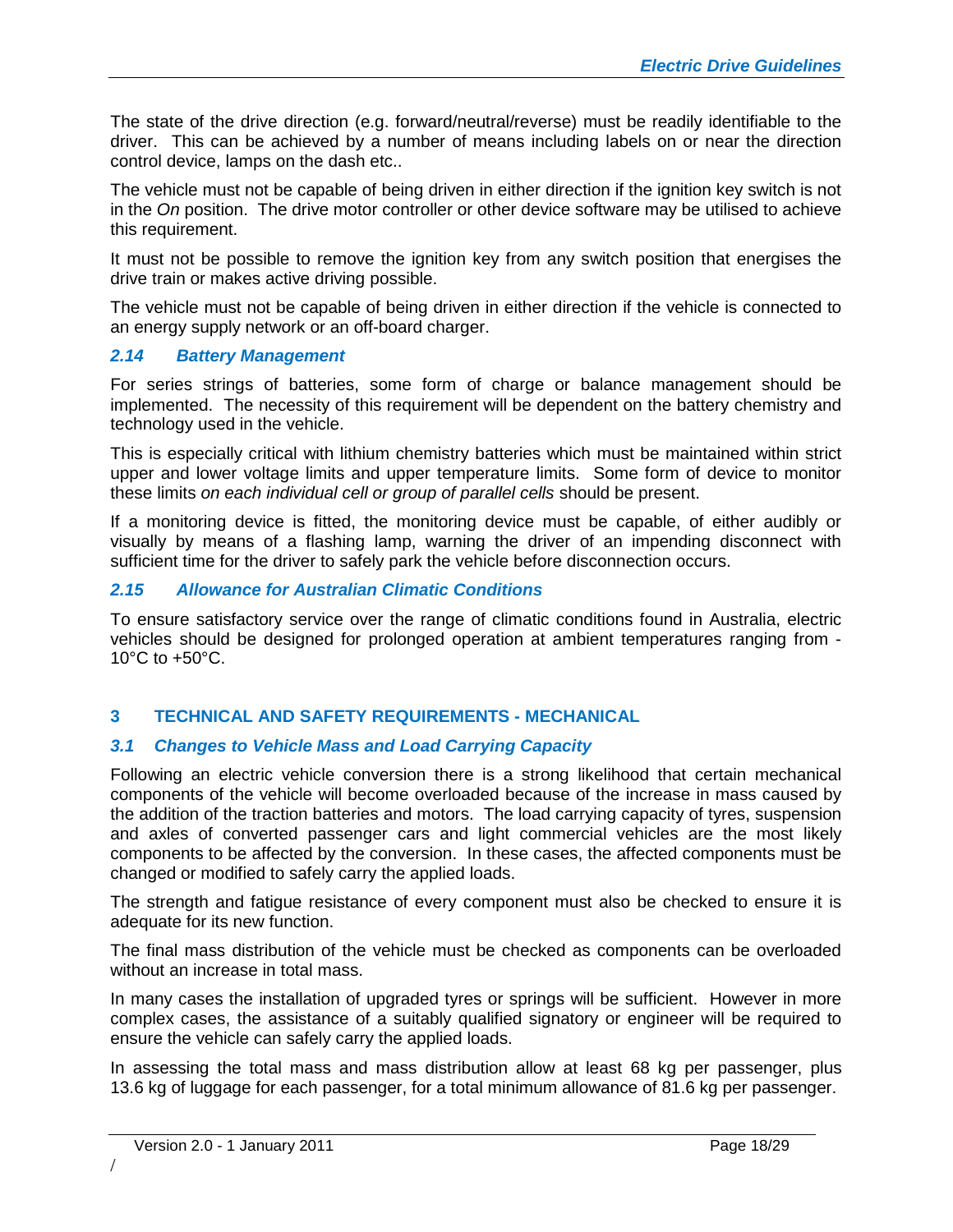This allowance is the legal minimum. Given the size of the Australian population, it is recommended that the allowance used is higher. The intended use of the vehicle should also be considered – a vehicle intended for shopping or as a family runabout will require a higher allowance than a vehicle used purely for commuting.

Mass distribution should be as low and centrally located as possible in the vehicle to assist with vehicle stability.

After the vehicle conversion is completed, contact the Registration Authority in which the vehicle is registered (or about to be registered) to determine what the obligations are with respect to notification about changes in vehicle mass. It will be necessary to have the completed vehicle weighed in its unladen state to determine its *unladen mass* or *tare*.

Table 2 provides a guide to the information required for various vehicle types.

This information will need to be submitted together with a weigh certificate acceptable to the Registration Authority.

| <b>Vehicle Status</b>                                                   | <b>Information Required by Registration</b><br><b>Authorities</b>                                                                                             |
|-------------------------------------------------------------------------|---------------------------------------------------------------------------------------------------------------------------------------------------------------|
| For an unregistered ICV (passenger car)<br>(ADR category MA, MB and MC) | Unladen mass or tare.                                                                                                                                         |
| For an unregistered goods carrying ICV<br>(ADR category NA, NB)         | Tare and a designated Gross Vehicle Mass<br>(GVM). If the vehicle is intended to tow<br>another vehicle, its designated Gross<br>Combination Mass (GCM) also. |
| For a modified passenger vehicle (ADR<br>category MA, MB and MC)        | The new tare.                                                                                                                                                 |
| For a modified goods carrying vehicle<br>(ADR category NA, NB)          | The new tare and new GVM if applicable. If<br>the vehicle is intended to tow another<br>vehicle, its designated GCM also.                                     |

#### **Table 2: Reporting Requirements for Changes to Vehicle Mass**

#### <span id="page-18-0"></span>*3.2 Brakes and Steering*

If the vehicle is a new ICV it must be constructed to comply with the applicable braking ADRs for the category of vehicle and its date of manufacture. Refer to Section LO for mandatory requirements.

If the vehicle is modified it must continue to comply with the applicable braking ADRs for the category of vehicle and its date of manufacture. Refer to Section LO for applicable ADRs and Section LG *Brakes* for brake modification allowed under the provisions of VSB 14.

If the original vehicle was fitted with air brakes, vacuum assisted brakes or power assisted steering, an alternative source of energy must be fitted. The power and capacity of the new source must be of sufficient capacity to provide efficient functioning of the system and meet all the legal capacity requirements.

The vehicle must continue to comply with the design rule requirement that vehicles have a brake failure-warning lamp that can be tested by turning the ignition switch to a point that energizes the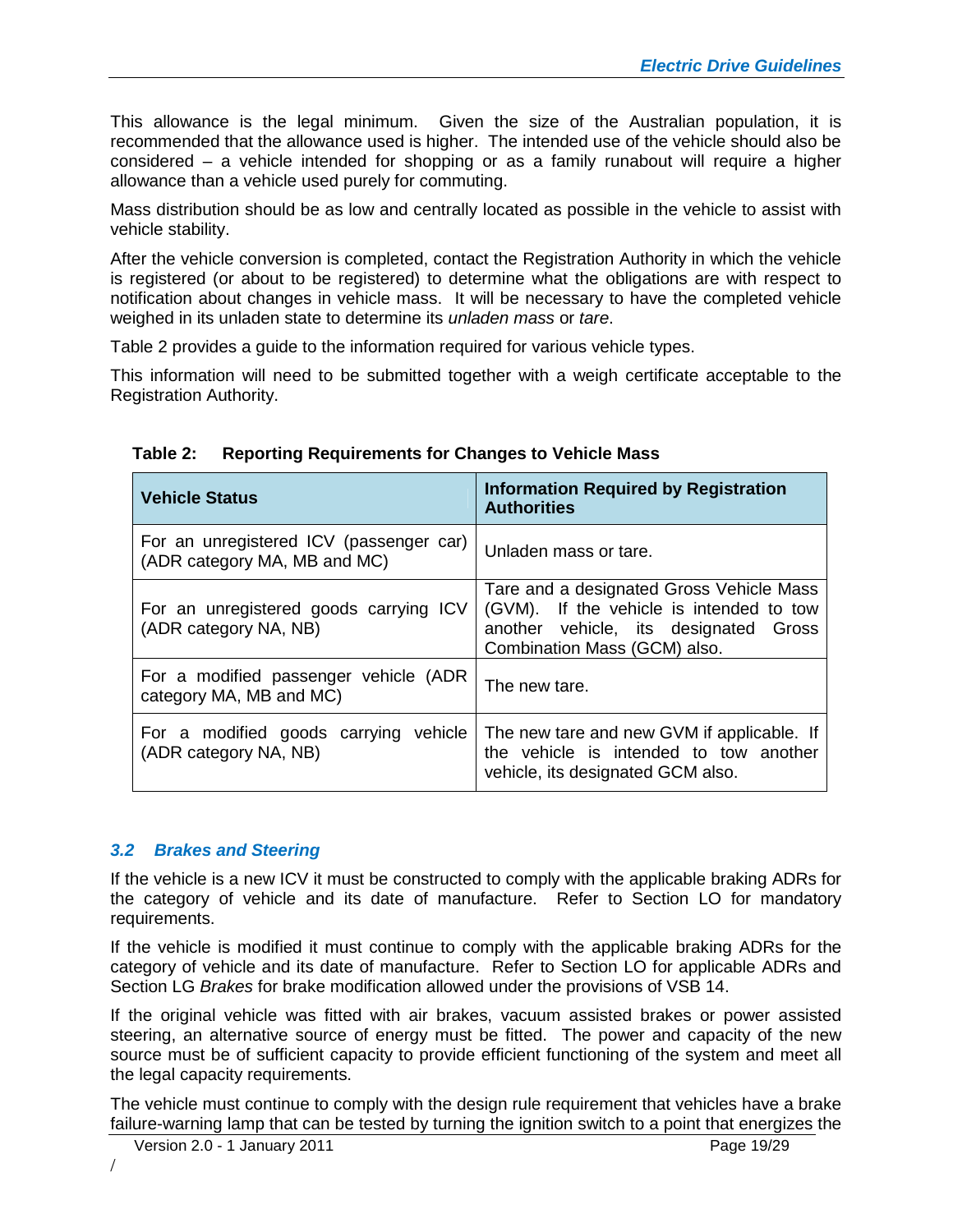system. If a fault in the braking system is detected, the warning lamp must remain illuminated when the vehicle is either stationary or moving. The intensity of the warning lamp must be of a sufficient level to allow the driver to see the lamp operating in daylight.

Vacuum assisted braking systems should be provided with audible or visual low vacuum warning devices.

Regenerative braking, if used, should not alter the balance between front and rear braking characteristics of the original vehicle. As a general guideline, regenerative braking should not exceed the deceleration levels generated by the original internal combustion engine and must never disconnect the friction braking system.

Service braking systems that are modified to include regenerative braking as part of the service braking system are not covered by these Guidelines and advice must be sought from the relevant Registration Authority if this type of modification is contemplated. Similarly, advice must be sought from the relevant Registration Authority if an ICV is to be designed to have regenerative braking incorporated in the service braking system. (For the purposes of these Guidelines, activation of regenerative braking by either lightly touching or applying pressure on the brake pedal means that regenerative braking is part of the service brake system and therefore not covered by these Guidelines).

Because mass distribution is an important factor in maintaining good handling and braking characteristics of a vehicle, it must be considered carefully in the design of a conversion or ICV. For example, a significant reduction of front axle mass may lead to poor cornering behaviour as a result of loss of traction together with deterioration in braking performance.

Care should therefore be taken to minimise changes in mass distribution. Where this is unavoidable, brake bias must be adjusted to take into account the changes in mass distribution.

Locating the battery pack entirely behind the rear axle should be avoided as it may lighten steering and/or cause the vehicle to yaw in a dangerous manner, particularly if the vehicle has a relatively large rear overhang. Vehicles with front wheel drive may also lose drive traction. Vehicles displaying any of the above undesirable characteristics will be rejected by Registration Authorities.

Any alterations or modifications to steering must comply with Section LS *Tyres, Rims, Suspension and Steering*.

#### <span id="page-19-0"></span>*3.3 Body or Chassis Modifications*

Major body or chassis modifications to existing vehicles must be supported by an engineering report.

Certain body or chassis modifications are covered by Section LH *Body and Chassis* of VSB 14. Modifications of this type must comply with the appropriate modification codes specified in Section LH.

Unless supported by an engineering report provided by a suitably qualified signatory, electrical components such as electric motors must not be used in place of structural members or to perform structural functions. Gearboxes and other heavy components must be independently supported by suitably designed brackets or members.

#### <span id="page-19-1"></span>*3.4 Fuel System Modifications*

Section LM *Fuel Systems* of VSB 14 covers modifications to fuel circuits, fuel tanks, fuel lines and fuel pumps. Section LM must be referenced and followed if it is intended to keep the internal combustion engine as an alternative power source and it is necessary to modify the fuel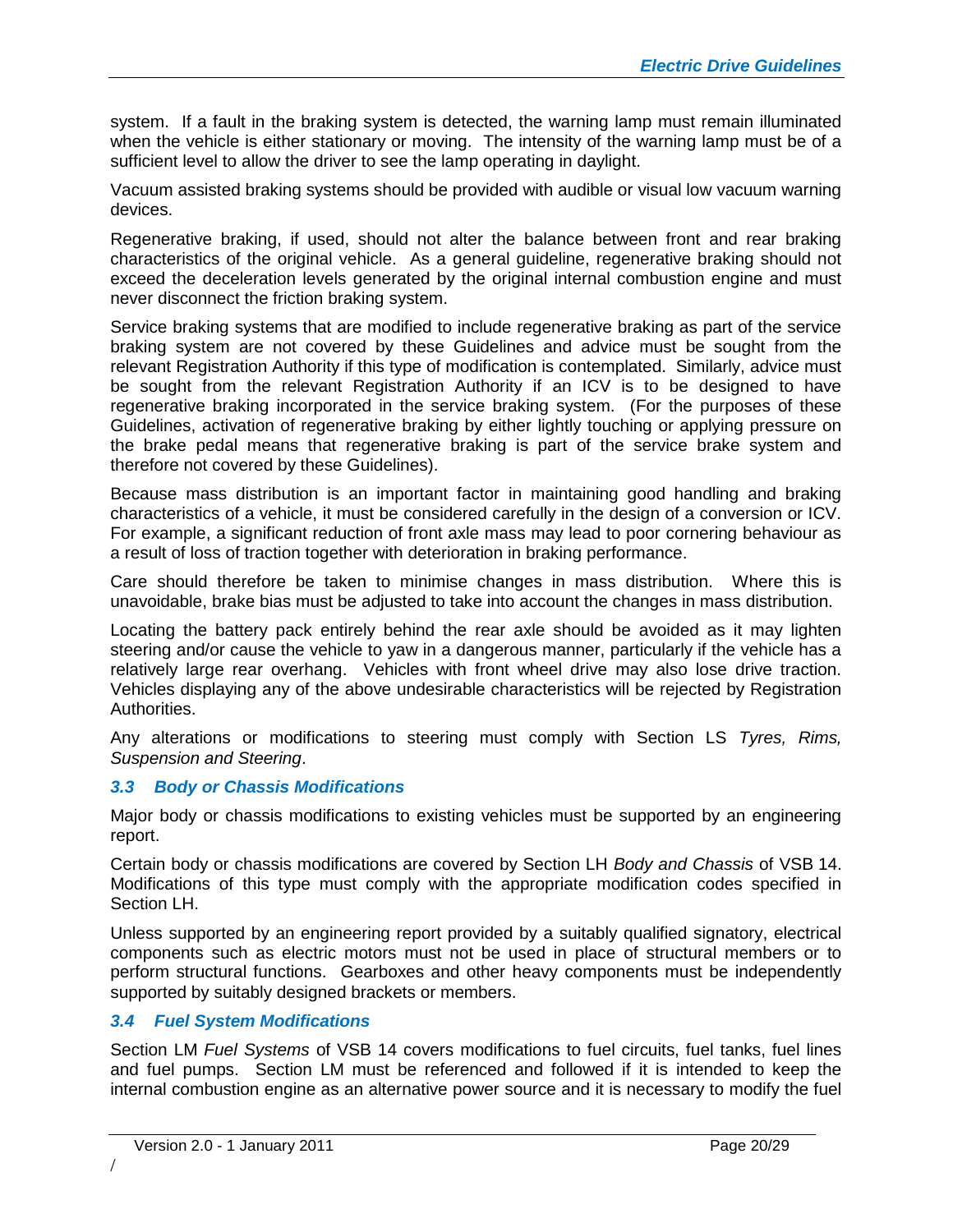system as a result. The vehicle must continue to comply with the emission ADRs applicable to the vehicle when it was first ready for registration.

#### <span id="page-20-0"></span>**4 OTHER ISSUES**

#### <span id="page-20-1"></span>*4.1 Pedestrian Safety*

As electric vehicles are normally much quieter than vehicles powered by internal combustion engines, the safety of pedestrians should also be given consideration.

People with hearing difficulties and/or limited vision are often not aware of the existence of very quiet vehicles in their vicinity and as a consequence feel very vulnerable in the knowledge that the number of these vehicles is increasing.

The installation of closed circuit televisions, proximity sensors or reversing alarms may assist in reducing the likelihood of an accident in the above circumstances.

#### <span id="page-20-2"></span>*4.2 Protection of Onboard Appliances*

All onboard appliances such as DC converters, heater demisters, air conditioning etc. using traction pack voltages must be protected from current overload by the use of appropriate fuses or circuit breakers.

#### <span id="page-20-3"></span>*4.3 Electrical Installation Standards*

All electrical installation work must be designed and executed in accordance with acceptable codes and standards. Before starting construction of an electric vehicle, some knowledge can be gained by reading Australian/New Zealand Standard AS/NZS 3000:2000*: Electrical installations* (known as the Australian/New Zealand Wiring Rules), in particular, section 7.9 *Hazardous Areas*.

All external HAZV wiring must be effectively secured to the chassis at regular intervals of not more than 600mm, unless supported by a conduit or other rigid protective housing. The wiring must be kept away from moving and hot parts and be protected from chafing against sharp edges.

It is important to ensure that the size and insulation of the cable used in the traction circuit is suitable for its intended application. Most automotive cable is not designed for the higher voltages used in electric vehicles or for constant high current operations. Allowances should be made for high peak currents in the stall and heavy acceleration modes.

#### <span id="page-20-4"></span>*4.4 Alternative Standard*

The electrical system of a vehicle will be acceptable if it can be shown to comply with the technical requirements of UN ECE Regulation N° 100 Uniform Provisions Concerning the *Approval of Battery Electric Vehicles with Regard to Specific Requirements for the Construction and Functional Safety*. It must be noted that such a vehicle is still required to comply with all of the ADRs that may be affected by the conversion.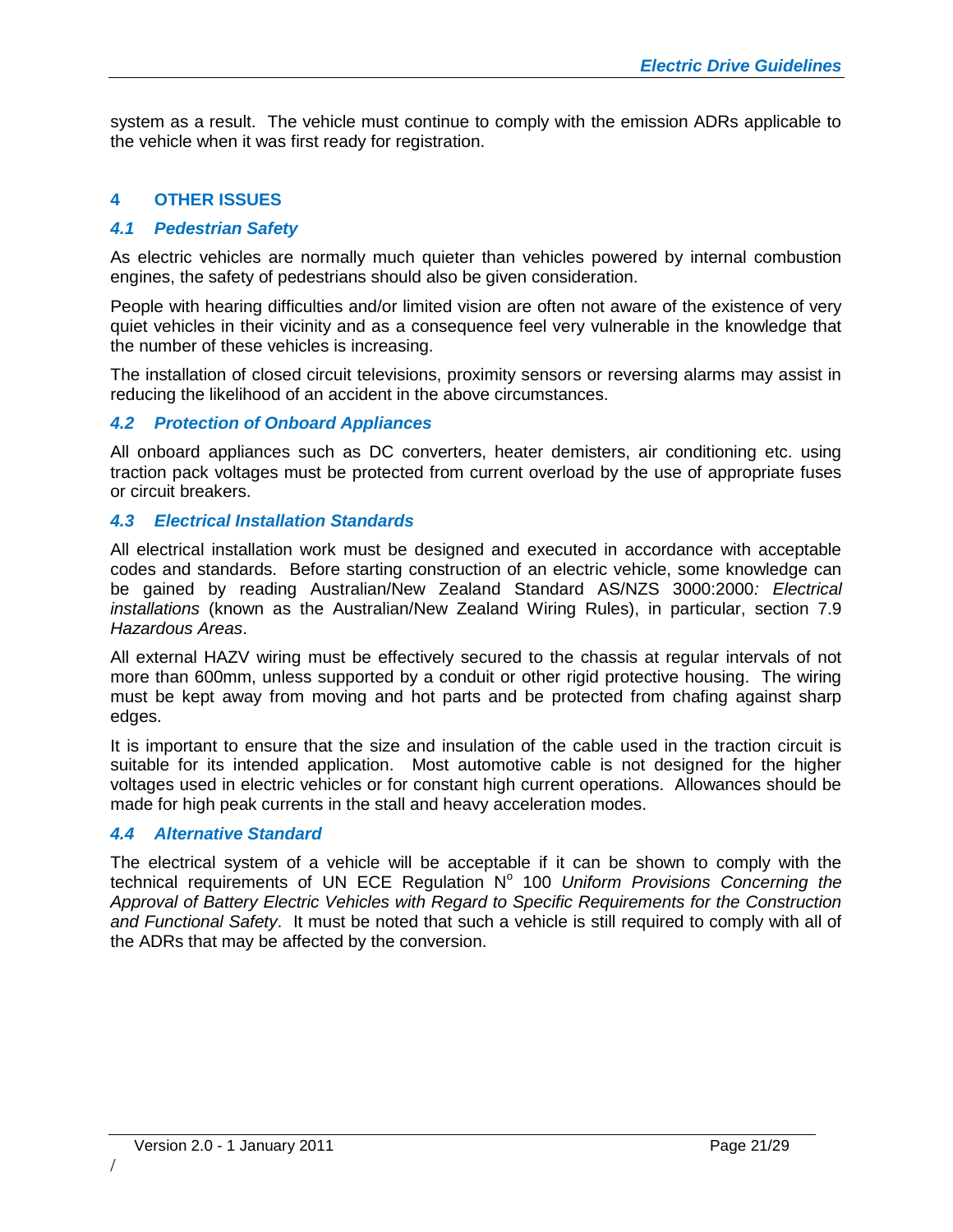#### <span id="page-21-0"></span>*4.5 Radio Frequency (RF) Remote Controls*

The Australian Communications and Media Authority (ACMA) is the body responsible for administering the laws relating to electromagnetic and radiofrequency emissions.

Builders or modifiers must ensure that any RF devices they manufacture or use are in compliance with the ACMA requirements and are appropriately labelled.

More information is available from the Authority or its website:

[www.acma.gov.au.](http://www.acma.gov.au/)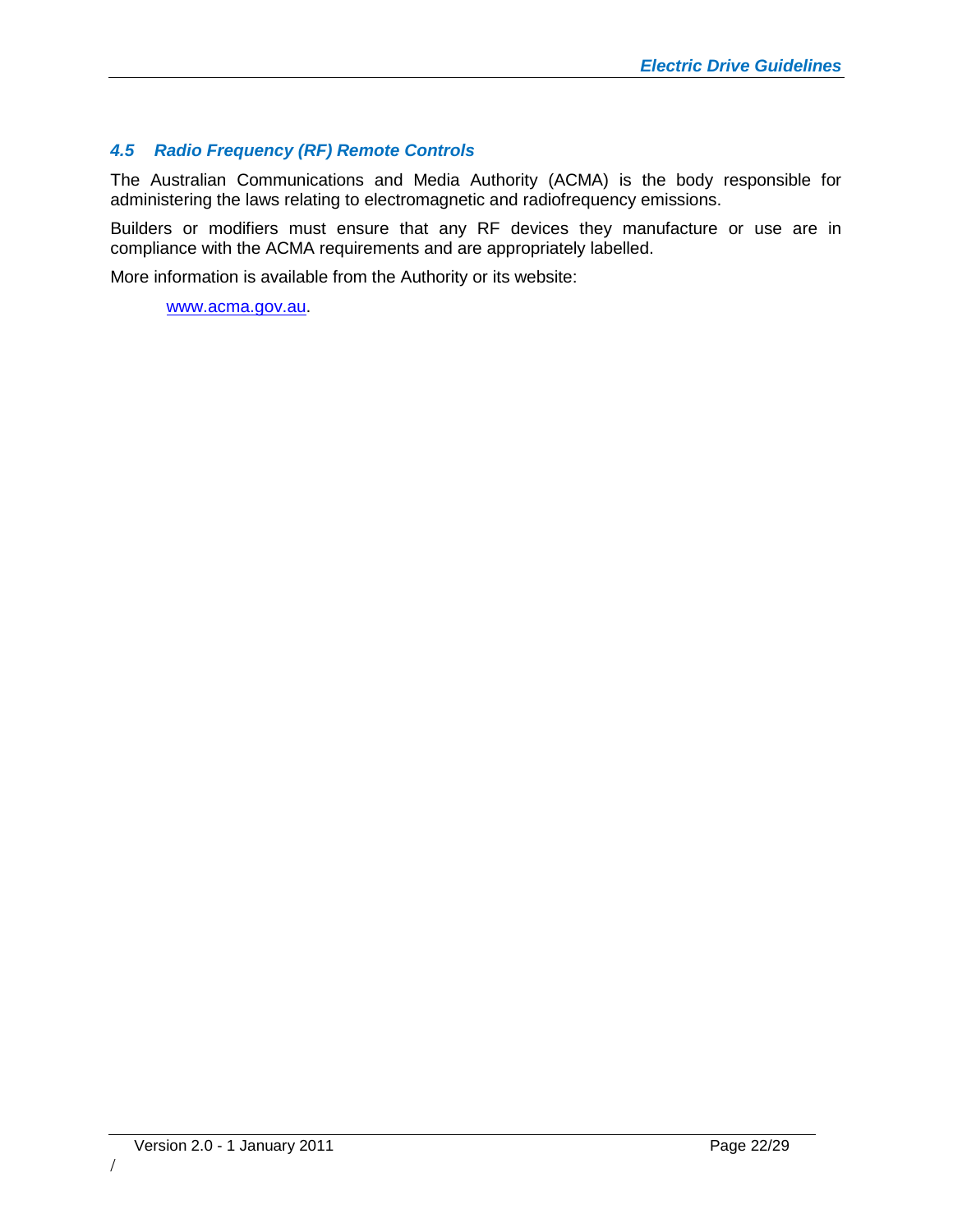#### <span id="page-22-0"></span>**Appendix A - International Protection (IP Codes)**

The **IP Code** definedin [international standard](http://en.wikipedia.org/wiki/International_standard) [IEC](http://en.wikipedia.org/wiki/International_Electrotechnical_Commission) 60529 classifies the degrees of protection provided against the intrusion of solid objects (including body parts like hands and fingers), dust, accidental contact, and waterin [electrical enclosures.](http://en.wikipedia.org/wiki/Electrical_enclosures) It consists of the letters IP (for *International Protection* or *Ingress Protection*) followed by two digits and an optional letter. The two digits provide measures of the degree of protection the enclosure provides – the first against a solid object gaining access from the outside and for the second digit, for the degree of protection against water. The standard aims to provide users with more detailed information than vague marketing terms such as *waterproof*.

Where there is no protection rating with regard to one of the criteria, the digit is replaced with the letter *X.*

For example, an electrical socket rated IP22 is protected against insertion of fingers and will not be damaged or become unsafe during a specified test in which it is exposed to vertically or nearly vertically dripping water. IP22 or IP2X are typical minimum requirements for the design of electrical accessories for indoor use.

More Information is available at the *International Electrotechnical Commission* website:

http://www.iec.ch/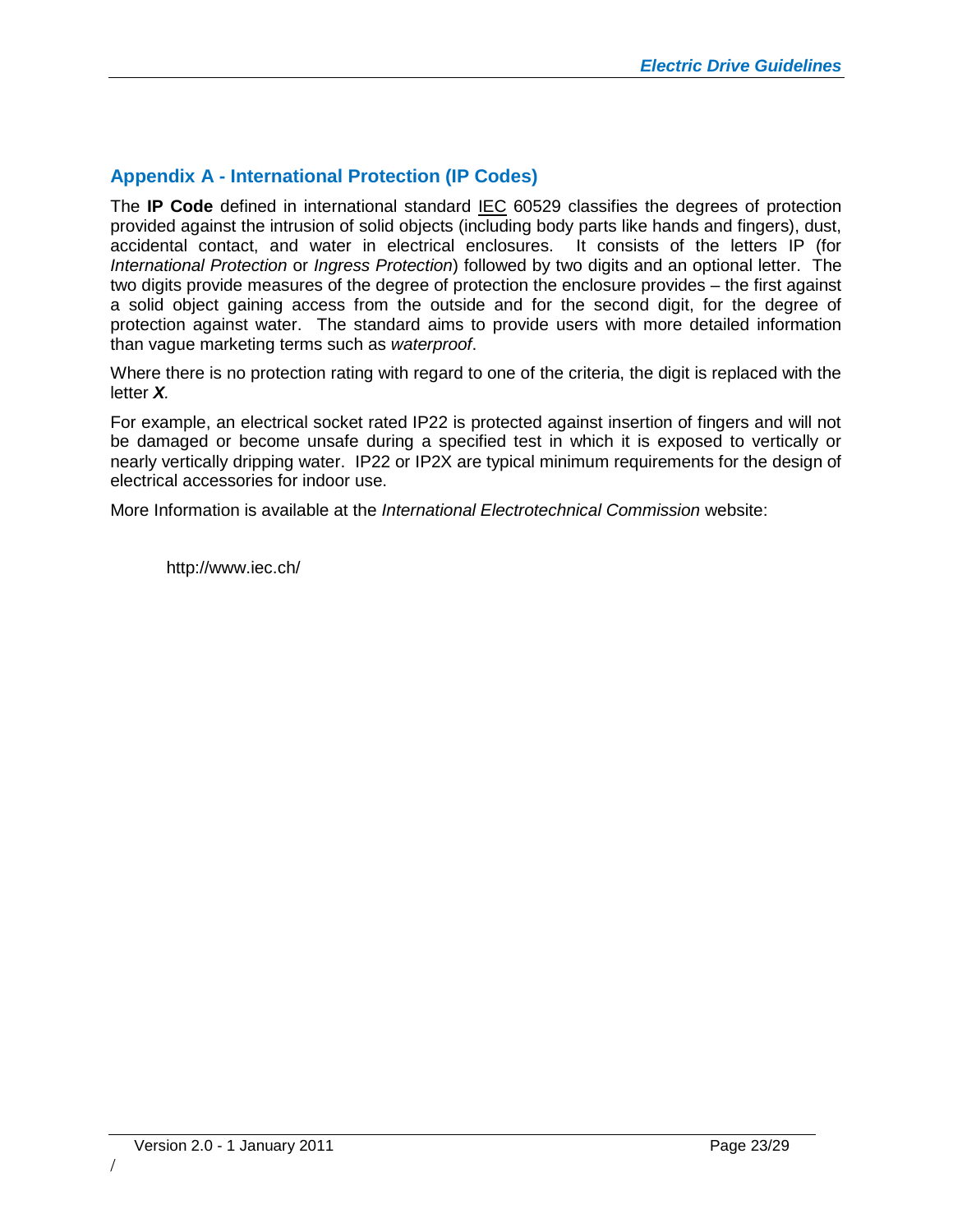## **Checklist LV1 CODE LV1 Electrical Power Installation Checklist**

| <b>Owner Details</b> |        |  |
|----------------------|--------|--|
| <b>Owner's Name</b>  |        |  |
| Address              |        |  |
|                      |        |  |
| Telephone            | Mobile |  |
| Email                |        |  |

### *Vehicle Details*

| Make<br><b>Vehicle Mass</b><br>(kg) |  | Model                                                       |  |  |  |  |  |  | Year of | Manufacture |  |  |  |  |
|-------------------------------------|--|-------------------------------------------------------------|--|--|--|--|--|--|---------|-------------|--|--|--|--|
|                                     |  | <b>Fuel Tank Certification</b><br>Number (where applicable) |  |  |  |  |  |  |         |             |  |  |  |  |
| <b>VIN/Chassis</b><br>Number        |  |                                                             |  |  |  |  |  |  |         |             |  |  |  |  |

[Continued overleaf]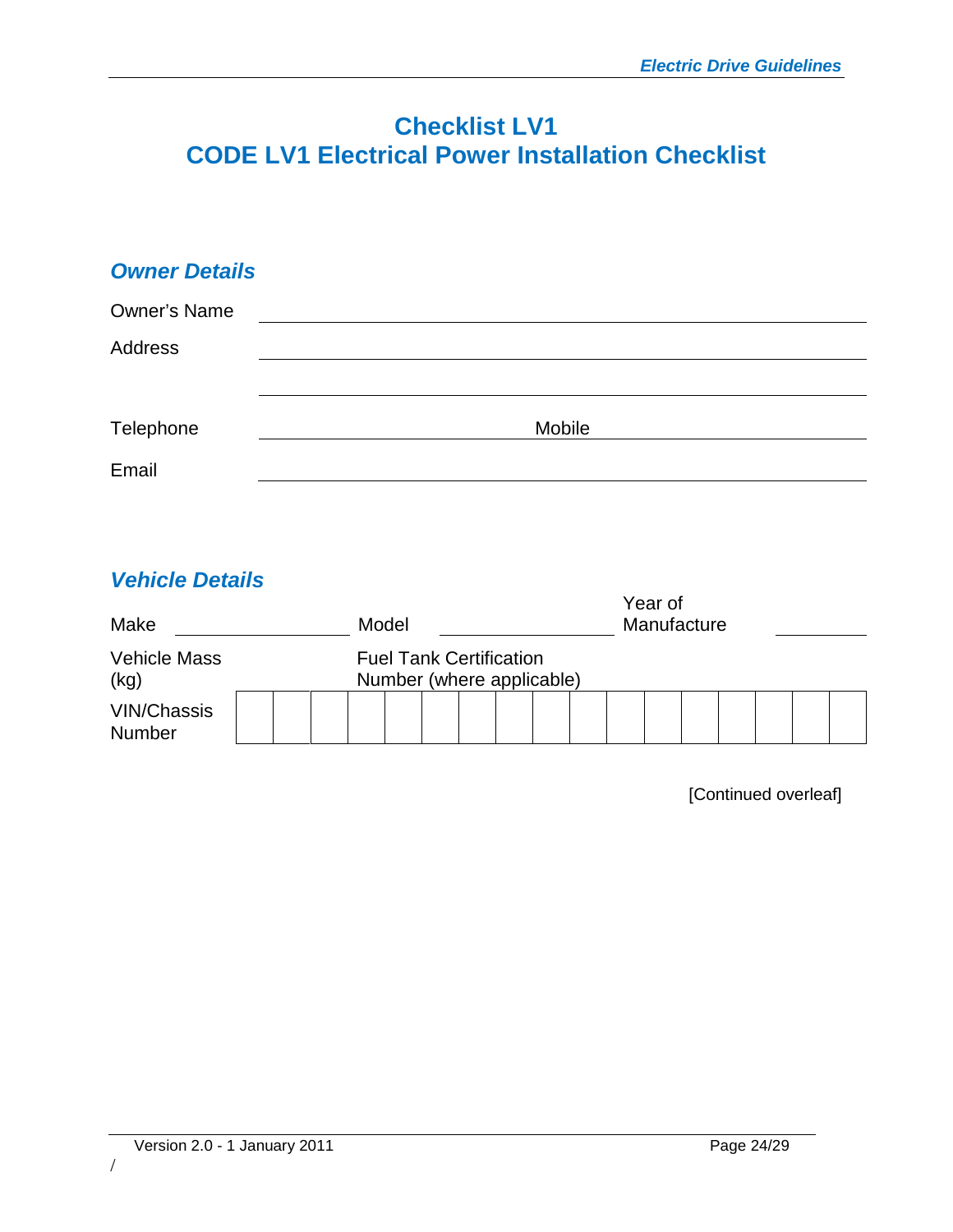| <b>Motive Power Source</b><br>Does the vehicle have a hybrid power<br>source?<br>If Yes: |    | $NA$    <br>N |
|------------------------------------------------------------------------------------------|----|---------------|
| Briefly describe the hybrid type                                                         |    |               |
| <b>Electric Motor Details</b>                                                            |    |               |
| Make                                                                                     |    | <b>Type</b>   |
| <b>Continuous Power</b><br>Output                                                        | kW |               |
| Year of manufacture                                                                      |    |               |

## *Combustion Engine Details if Applicable*

| Make                                                | <b>Type</b>                    |                 | No. of<br>Cylinders/Rotors |            |
|-----------------------------------------------------|--------------------------------|-----------------|----------------------------|------------|
| Displacement                                        | Litres or                      | Cubic<br>Inches | Year of<br>Manufacture     |            |
| <b>ADR Engine</b><br>was designed to<br>comply with | <b>Maximum Power</b><br>Output |                 | kW or                      | <b>BHP</b> |
| <b>Signatory Certification</b>                      |                                |                 |                            |            |
| <b>Vehicle Certified By</b><br>(Signatory)          |                                |                 |                            |            |
| <b>Signatory Employer</b><br>(if applicable)        |                                |                 |                            |            |
| Signatory's Signature                               |                                |                 | Date                       |            |
|                                                     |                                |                 | [Continued overleaf]       |            |

/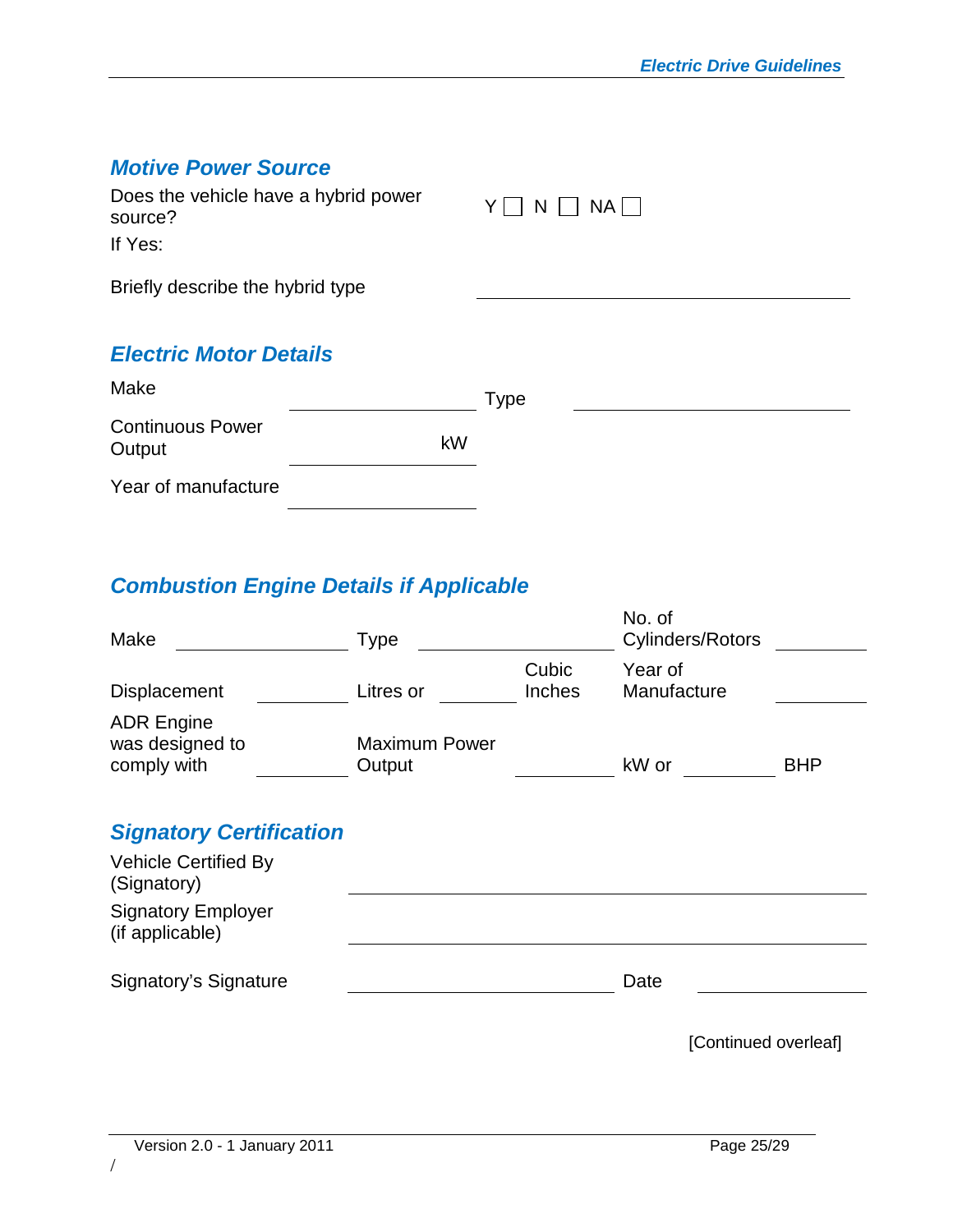| <b>Clause</b> | <b>Feature</b>                                                                                                                                                                                      | <b>Compliance</b>              |
|---------------|-----------------------------------------------------------------------------------------------------------------------------------------------------------------------------------------------------|--------------------------------|
| 1.1           | Has this vehicle, other than the electric drive and<br>controls, been built to comply with the provisions of<br>VSB 14 Section LO for the type and category of ICV that<br>applies to this vehicle? | $Y \mid \cdot$<br>N<br>NA      |
| 1.1           | Are all ICV checklists completed and signed?                                                                                                                                                        | <b>NA</b><br>Y    <br>N        |
| <b>Clause</b> | <b>Feature</b>                                                                                                                                                                                      | <b>Compliance</b>              |
| 1.2           | Have all modifications been carried out in accordance<br>with the appropriate Sections of VSB 14?                                                                                                   | <b>NA</b><br>Y<br>N            |
| 1.2           | Are all modification checklists completed and signed?                                                                                                                                               | Y<br><b>NA</b><br>N            |
| <b>Clause</b> | <b>Feature</b>                                                                                                                                                                                      | <b>Compliance</b>              |
| 2.3           | Are the batteries restrained to cope with the specified<br>forces?                                                                                                                                  | NA  <br>Υl<br>N                |
| <b>Clause</b> | <b>Feature</b>                                                                                                                                                                                      | <b>Compliance</b>              |
| 2.4           | Are batteries properly sealed so that escaping gases or<br>fluid cannot enter the vehicle cabin?                                                                                                    | <b>NA</b><br>N<br>Y            |
| 2.4           | Except for ventilation are all exterior battery compartment<br>openings fully sealed?                                                                                                               | <b>NA</b><br>N<br>Y            |
| 2.4           | Has the potential for flame propagation between battery<br>cases been minimised?                                                                                                                    | <b>NA</b><br>Y<br>$\mathsf{N}$ |
| <b>Clause</b> | <b>Feature</b>                                                                                                                                                                                      | <b>Compliance</b>              |
| 2.5           | Are battery compartments properly vented? (Class B<br>only)                                                                                                                                         | <b>NA</b><br>Y<br>N            |
| 2.5           | If forced ventilation is required is it designed to:                                                                                                                                                |                                |
|               | Minimise the risk of ignition?                                                                                                                                                                      | <b>NA</b><br>Y<br>N            |
|               | Operate automatically?                                                                                                                                                                              | Υ<br><b>NA</b><br>N            |
|               | Extract the gases? (i.e. by not blowing air into the<br>compartments).                                                                                                                              | <b>NA</b><br>Y<br>N            |
|               | Have a greater air flow capacity than the rate at<br>which gases form?                                                                                                                              | <b>NA</b><br>N<br>Y            |
|               | Have sufficient capacity to keep the batteries at an<br>acceptable temperature?                                                                                                                     | <b>NA</b><br>Y<br>N            |
| 2.5           | Are there no inlet or outlet openings located underneath<br>the vehicle?                                                                                                                            | NA.<br>N<br>Y                  |

[Continued overleaf]

/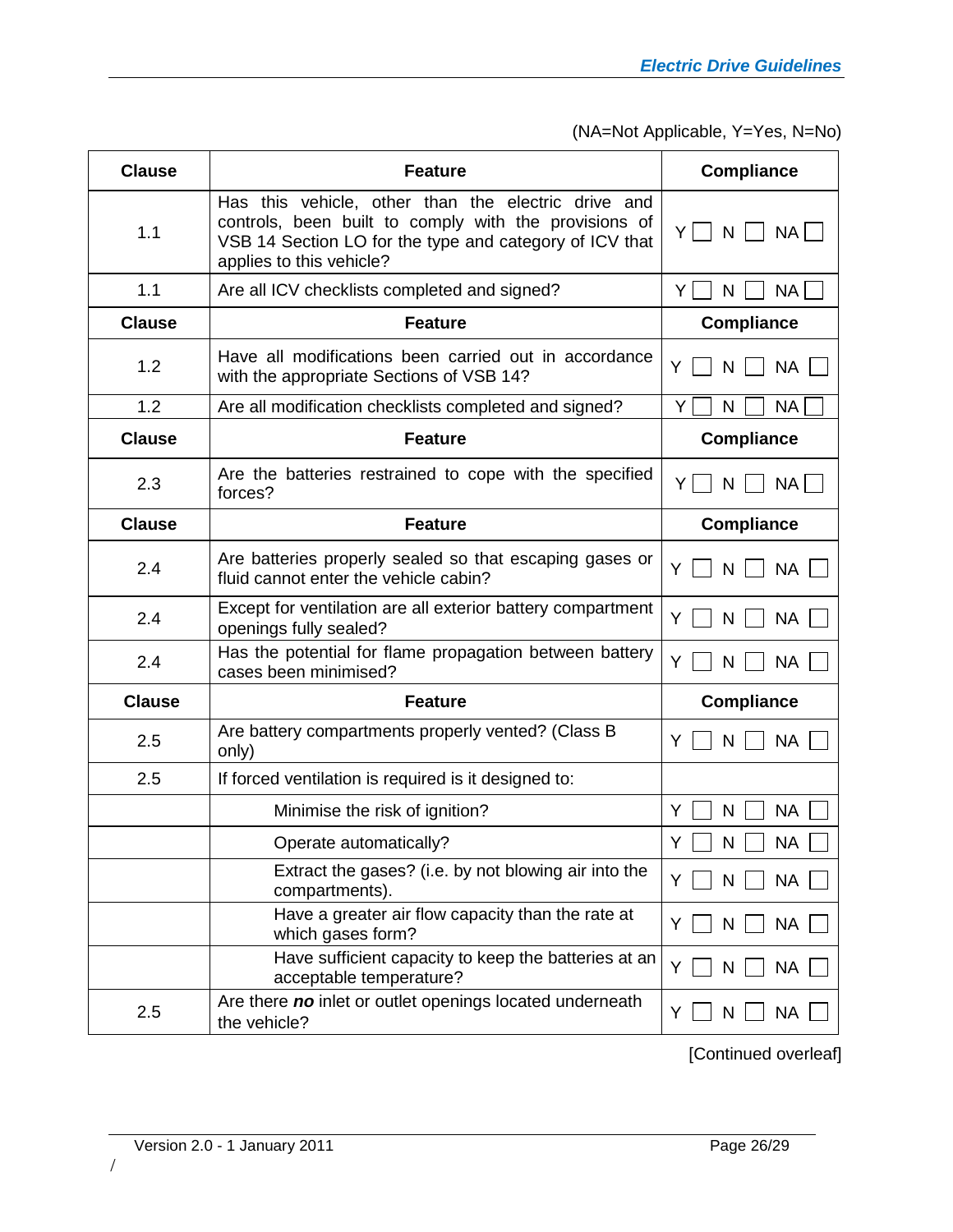| 2.5           | Are all Inlet and outlet openings well separated?                                                                                       | Y<br><b>NA</b><br>N             |
|---------------|-----------------------------------------------------------------------------------------------------------------------------------------|---------------------------------|
| Clause        | <b>Feature</b>                                                                                                                          | <b>Compliance</b>               |
| 2.6           | Are battery compartments labelled with the appropriate<br>hazard symbols?                                                               | Y<br>N<br><b>NA</b>             |
| <b>Clause</b> | <b>Feature</b>                                                                                                                          | <b>Compliance</b>               |
| 2.7           | Is all HAZV wiring and conduit carry HAZV wiring<br>coloured orange?                                                                    | <b>NA</b><br>Y<br>N             |
| 2.7           | Are all HAZV components clearly labelled?                                                                                               | <b>NA</b><br>Y<br>N             |
| <b>Clause</b> | <b>Feature</b>                                                                                                                          | <b>Compliance</b>               |
| 2.8           | Are all HAZV parts adequately insulated or protected to<br>prevent accidental direct contact with those parts?                          | N<br><b>NA</b><br>ΥI            |
| 2.8           | Is a protection rating of at least IP4X provided for any<br>exposed HAZV components inside the passenger<br>compartment of the vehicle? | $\mathsf{N}$<br><b>NA</b><br>ΥI |
| 2.8           | Is a protection rating of at least IP2X provided for any<br>exposed HAZV components elsewhere on the vehicle?                           | Y<br><b>NA</b><br>$\mathsf{N}$  |
| 2.8           | Are all covers protecting HAZV components suitably<br>labelled?                                                                         | <b>NA</b><br>Y<br>N             |
| 2.8           | Is all HAZV wiring suitably located and protected against<br>damage?                                                                    | Y<br>N<br><b>NA</b>             |
| <b>Clause</b> | <b>Feature</b>                                                                                                                          | <b>Compliance</b>               |
| 2.9           | Is the HAZV traction battery system adequately isolated<br>from the vehicle chassis so that leakage current does not<br>exceed 20 mA?   | $N$    <br><b>NA</b><br>YII     |
| <b>Clause</b> | <b>Feature</b>                                                                                                                          | <b>Compliance</b>               |
| 2.10          | Is the traction power disconnect switch operated by the<br>ignition switch?                                                             | <b>NA</b><br>Y<br>N             |
| 2.10          | Is an inertia switch fitted to disconnect power in the case<br>of a front-on crash?                                                     | <b>NA</b><br>Y<br>$\mathsf{N}$  |
| <b>Clause</b> | <b>Feature</b>                                                                                                                          | <b>Compliance</b>               |
| 2.11          | Is a battery pack over-current protection device fitted?                                                                                | <b>NA</b><br>Y<br>N             |
| 2.11          | Is the minimum amount of cabling used between the<br>device and the battery terminals?                                                  | Y<br><b>NA</b><br>N             |

[Continued overleaf]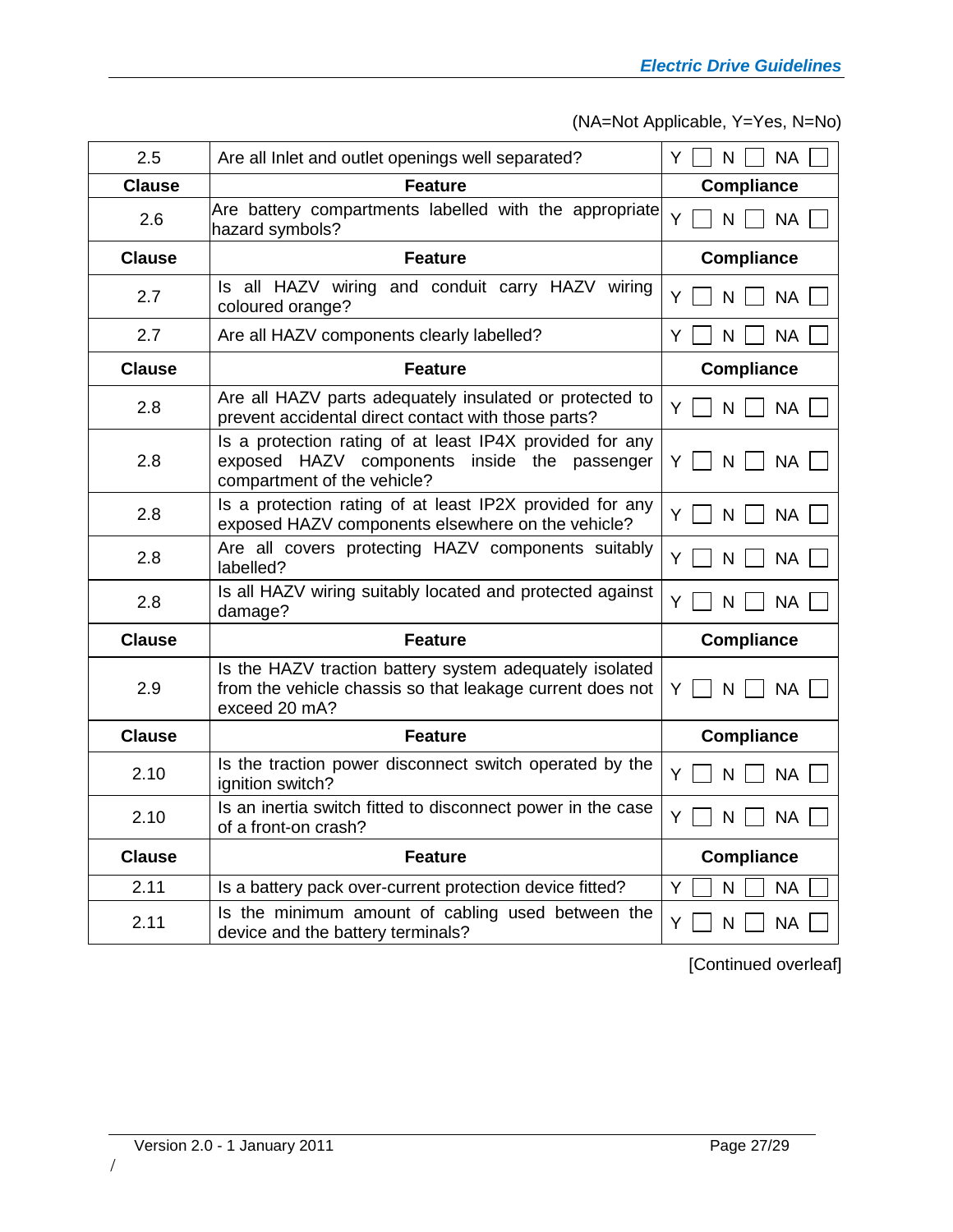| <b>Clause</b> | <b>Feature</b>                                                                                                                                                              | <b>Compliance</b>               |
|---------------|-----------------------------------------------------------------------------------------------------------------------------------------------------------------------------|---------------------------------|
| 2.12          | Is an auxiliary ELV provided to ensure safety equipment<br>such as brakes and lamps receive priority for power<br>supply?                                                   | <b>NA</b><br>ΥI<br>N            |
| 2.12          | Does the auxiliary ELV have sufficient capacity to<br>operate the hazard warning lamps for at least 20<br>continuous minutes?                                               | $\mathsf{N}$<br><b>NA</b><br>Y  |
| <b>Clause</b> | <b>Feature</b>                                                                                                                                                              | <b>Compliance</b>               |
| 2.13          | If not fitted with a conventional gearbox is there a device<br>which prevents the vehicle accidently being driven in<br>reverse?                                            | N<br><b>NA</b><br>ΥI            |
| 2.13          | Is the state of the drive direction readily identifiable to the<br>driver?                                                                                                  | <b>NA</b><br>Y<br>N             |
| 2.13          | Is the motor prevented from operating in either direction if<br>the ignition switch is not in the on position?                                                              | <b>NA</b><br>ΥI<br>N            |
| 2.13          | Is it not possible to remove the ignition key in any<br>position that energises the drive train or makes active<br>driving possible?                                        | $Y \mid \mid N \mid \mid$<br>NA |
| 2.13          | Is the vehicle not capable of being driven in either<br>direction if the vehicle is connected to an energy supply<br>network or an off-board charger?                       | $\mathsf{N}$<br><b>NA</b><br>Y  |
| <b>Clause</b> | <b>Feature</b>                                                                                                                                                              | <b>Compliance</b>               |
| 3.1           | Is the vehicle structure, including tyres, of sufficient<br>capacity to carry the completed vehicle and its expected<br>load?                                               | NA<br>$\mathsf{N}$<br>YII       |
| 3.1           | Have all individual components been checked for load<br>capacity?                                                                                                           | $Y\Box$<br>NA<br>$N$            |
| 3.1           | Has the vehicle been weighed and all information relating<br>to changes in vehicle mass or carrying capacity been<br>recorded for forwarding to the Registration Authority? | Υl<br>N<br><b>NA</b>            |
| <b>Clause</b> | <b>Feature</b>                                                                                                                                                              | <b>Compliance</b>               |
| 3.2           | Have brakes and steering been checked and found to<br>comply with the appropriate requirements as specified in<br>Sections LG and LS of VSB 14?                             | ΥI<br><b>NA</b><br>N            |

[Continued overleaf]